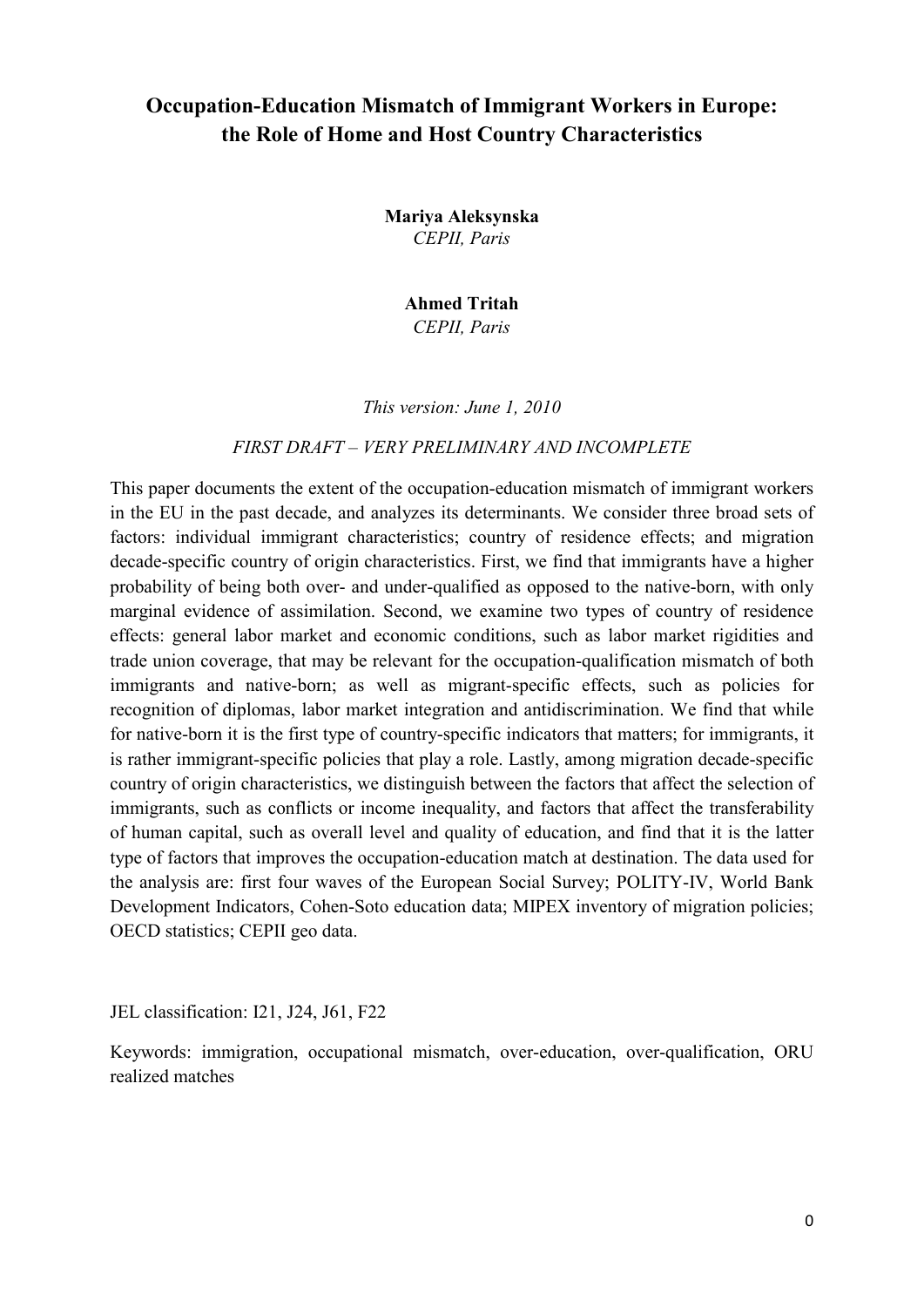## **Introduction**

Labour market success of immigrants can be measured in terms of their employment status, wages<sup>1</sup>, but also in terms of the match between jobs and required qualifications. In any country, the match is rarely perfect for the native-born; and it is even less perfect for immigrants.

The contribution of this paper is two-fold. First, we provide Europe-wide evidence on the occupation-qualification mismatch of immigrants as compared to native-born. Second, we analyze the factors responsible for this mismatch; with a specific emphasis on the destination and source country characteristics in this process.

The literature offers numerous reasons for the occupation-qualification mismatch. These include (as outlined by Chiswick and Miller, 2009): search and match theory, according to which mismatch is a natural outcome in the imperfect information setting; human capital theory, which tells that experience and formal education can be substitutes; technological change theory, according to which technological progress may require having workers with a different level of education for similar posts; and a screening hypothesis, according to which acquired schooling can be informative of the unobserved abilities. These factors have a different degree of implication for immigrants and native-born. For example, employers may be less able, or eager, to assess the quality of foreign schooling, and hence may prefer hiring immigrants with education levels higher than needed for the job.

In addition to these reasons, there are two factors affecting the mismatch which are specific to immigrants. These concern the skill transferability and self-selection of immigrants (Chiswick and Miller 2009). Differences in schooling and non-recognition of diplomas; different technologies and barrier to entry into specific occupations, as well as discrimination against immigrants make skill transferability across labour markets less than perfect. This usually leads to over-qualification of immigrants, which has a tendency to decrease with the duration at the destination. In contrast, as immigrants are often favorably selected (Chiswick, 1999), due to their talent and ability, there are more able to substitute schooling with experience, and hence to be under-educated. This tendency may be independent of duration at destination; or actually increase with time, as more country-specific experience is gained.

It is interesting to observe that all these factors and theories of occupation mismatch have an individual-specific dimension, but also a country-specific dimension. For example, the mismatch of immigrants depends, by definition, on the level of acquired schooling; and also, presumably, on talent, individual adaptability. However, it also depends on the policies of destination and sending countries that may accommodate, or impede a perfect match. For instance, if the firing costs are high, an employer will be more willing to hire only individuals particularly suited for the job, hence the incidences of over-education may be high. In the case of immigrants, if they are not eligible to take specific jobs, the mismatch will also aggravate. However, to date, to the best of our knowledge, most of the literature on immigrants' occupation mismatch has focused on the individual determinants of the mismatch, and little

<u>.</u>

<sup>1</sup>Chiswick, 1978; Borjas, 1985, 1995; Friedberg, 2000.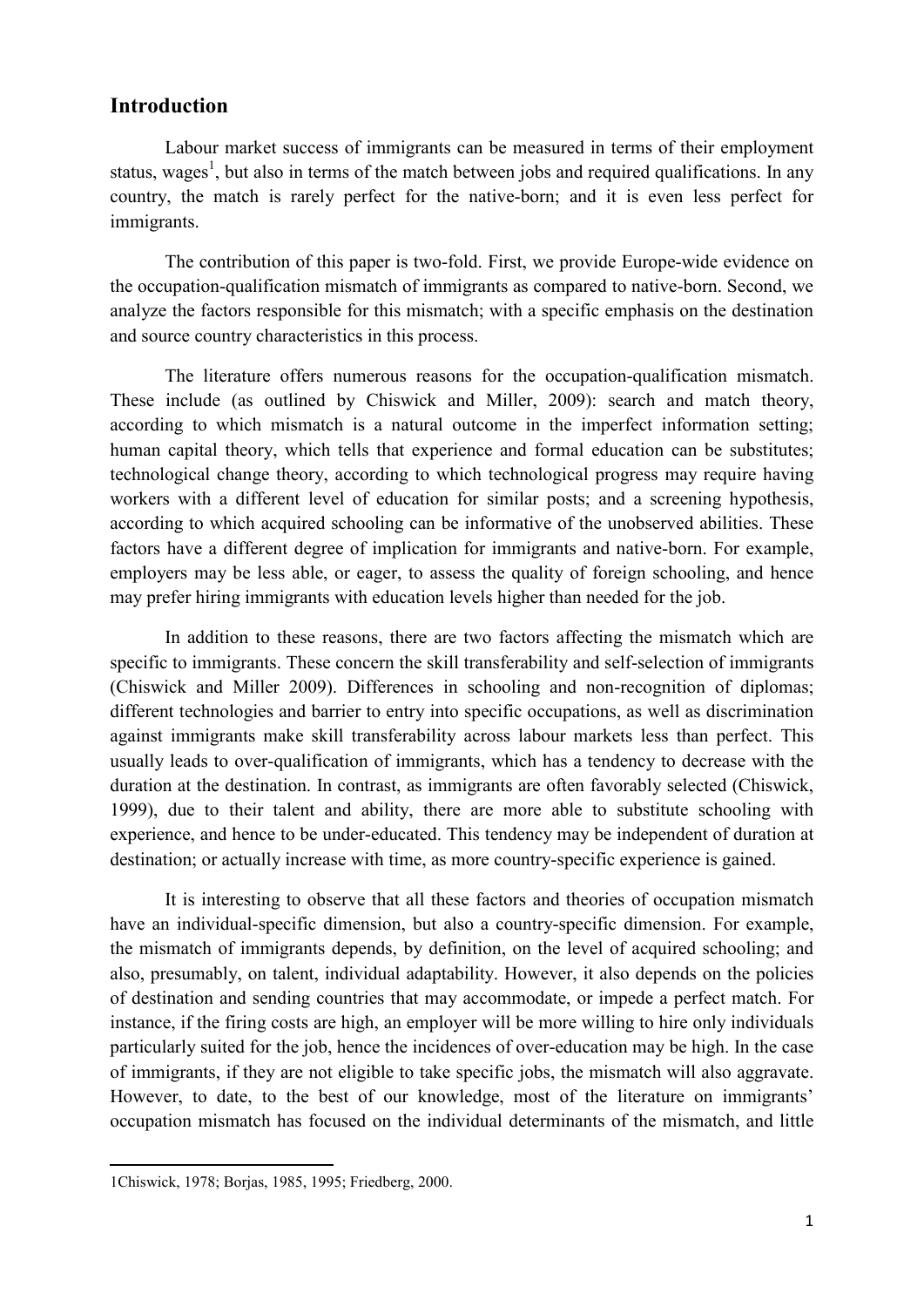research has been done on the role of host and home country characteristics in this process. Most of the studies are done in a setting of one country, but control for country-of-origin effects (Green, 1999; Amuedo-Dorantes and de la Rica, 2006; Barrett and Duffy, 2007; Wheatley, 1998; to name a few). In this paper, we would like to shift the focus, and shed more light on the country-specific dimension of analysis. It is particularly interesting to do so in the setting of Europe, as the European countries are characterized by vast variation in their migration histories and patterns, consequently, immigrant populations across Europe are very heterogeneous, too.

Specifically, we distinguish the following factors affecting the mismatch:

 1) individual characteristics relevant for both immigrants and native-born, such as gender, labour market experience, previous incidents of unemployment;

2) immigrant-specific characteristics, such as such as the length of stay in a country, citizenship, language proficiency;

3) characteristics of the labour markets at destination, relevant for both immigrants and native-born, such as their overall flexibility, overall unemployment level, degree of formality

4) characteristics of the labour markets at destination, relevant only for immigrants, such as migration policies, labour market integration and eligibility policies; as well as policies aimed at antidiscrimination;

5) characteristics of the source countries, relevant for both skill transferability and selfselection of immigrants, such as overall level and quality of education; share of public sector;

6) finally, a set of bilateral (dyadic) factors, such as distance, past colonial ties, common language or ethnicity, and stocks of immigrants from the same or culturally close countries in the same destination countries (migration networks) may also be important.

The paper is organized as follows. We first describe the data and provide descriptive evidence on the occupation mismatch in Europe. We then analyze individual determinants of mis-match, difference between native-born and immigrants, as well as between immigrants with different duration at the destination. Finally, we analyze what home and host country effects are responsible for both types of phenomenon.

### **Evidence on Occupation-Education Mismatch in Europe**

The main source of data used for the analysis is the first four waves of the European Social Survey (ESS), for years 2002-2009. The ESS collects individual-level data in most European Union countries every two years. It provides information on individual socioeconomic characteristics, occupation, education, as well as on individual's country of birth, allowing to distinguish between natives and immigrants, and the amount of time spent in the country for foreign-born. We work with the main questionnaire of the survey.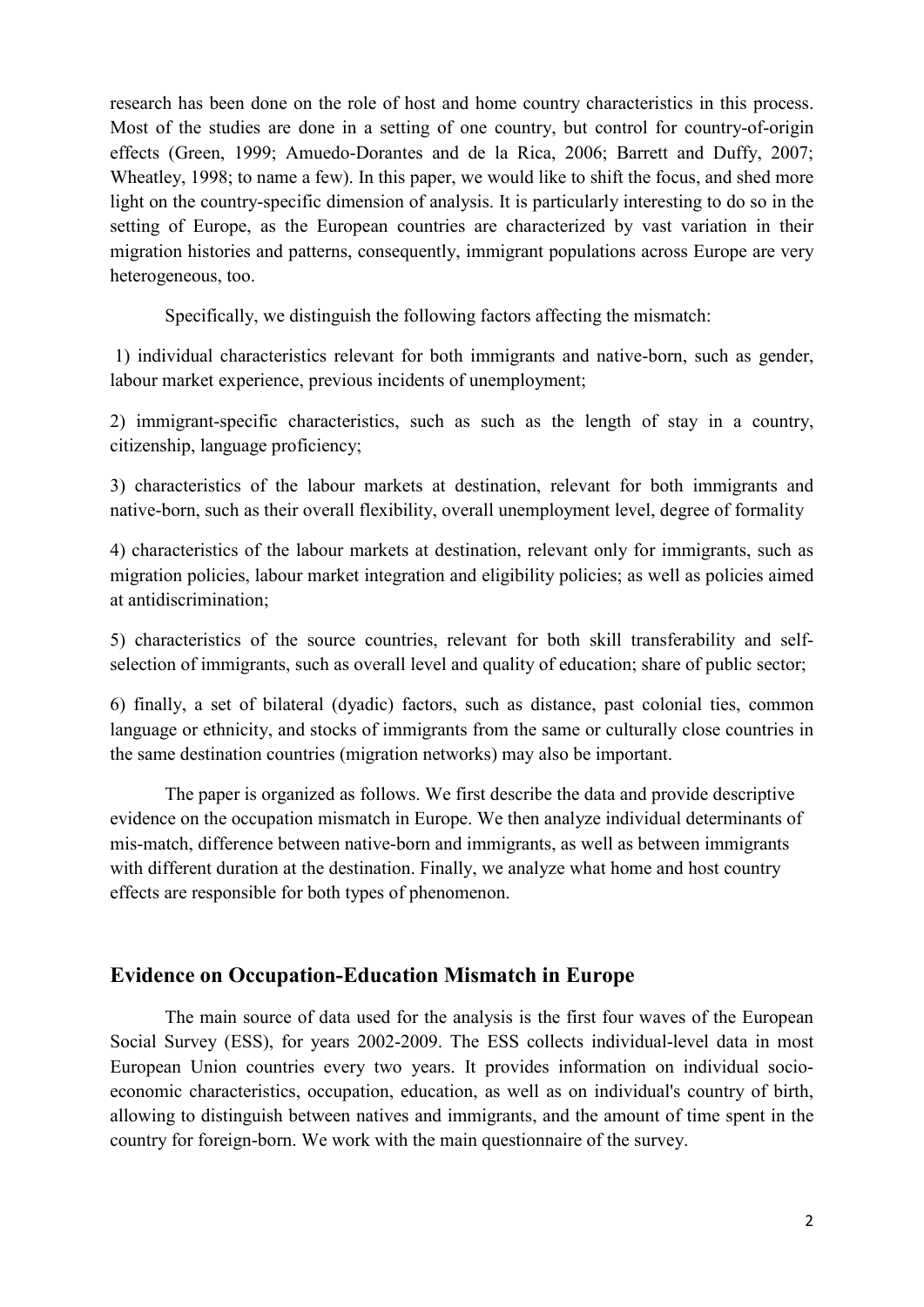We restrict the sample to men and women aged 20-64, to insure focusing on individuals likely to have completed their formal schooling<sup>2</sup>, and to those being employed. A sizeable share of people reported an occupation but are either unemployed or out of the labor force at the time of the survey. We exclude these individuals as their mismatch is likely to result from their joint decision of occupation and employment status.

For immigrants, we also exclude those with unknown place of birth or duration of residence, and whose both parents are born in the destination country. We further restrict the sample to immigrants represented by more than five individuals from the same source to the same destination country. The final sample consists of 59,044 natives and 4,765 immigrants in 16 host countries<sup>3</sup> and from 132 source countries. Table A1 of the Appendix describes the sample by focusing on destination countries, while Table A2 also provides the number of immigrants by country of origin in the sample. While the majority of immigrants come from other European countries, there is also a significant number of non-EU-15 nationals, notably from Turkey, Russia, Eastern Europe and MENA region.

To measure education-qualification mismatch, we relate to the literature that has offered numerous ways of analyzing this phenomenon. Proposed measures of over- and under-qualification include «normative» approach, which amounts to using national/international standards to match jobs with educational requirements (Chevalier, 2003; Dumont, Monso, 2007), or using occupational prestige scores (Chiswick, 2002). They also include measures of workers job satisfaction or self-assessment of skills needed for the job performed (McGoldrick and Robst, 1996), or probability of being in an occupation, or occupying a top position (Barrett and Duffy, 2007).

Perhaps the most widely used widely-used measure of mismatch is the one based on realized matches' procedure (see, for example, Chiswick and Miller, 2009c; and Hartog, 2000, who also show that the analysis of the questions of interest is relatively insensitive to the choice of the measure, be it realized matches or workers self-assessment). This measure amounts to computing a mode of educational attainment within each occupation, and qualifying individuals with education level above this mode as being over-qualified, and individuals with education level below this mode as under-qualified. Alternatively, one can compute a mean of educational attainment within each occupation, and qualifying individuals with education level one standard deviation above this mean as being over-qualified, and individuals one standard deviation below this mean as under-qualified (Verdugo and Verdugo, 1989; Kiker et al, 1997). We give preference to this latter statistical technique, because for most occupations, there is a high concentration of individuals with comparable but dissimilar education levels. To illustrate, Table A3 shows the dispersion of the years of education across occupations grouped into nine categories of ISCO classification. While the mode is the same for all but one occupation; the mean is different in all instances, and is either below or above the mode. For occupation such as 3, the mode is 12 years of education, and 1417 individuals in the sample attained this level; however, there are as many as 1408 individuals with schooling equal to 15 years, and 1291 individuals with 14 years of schooling.

<u>.</u>

<sup>&</sup>lt;sup>2</sup> Restricting further the sample to prime-age individuals (25-64) leads to similar results.

<sup>&</sup>lt;sup>3</sup> Austria, Belgium, Switzerland, Denmark, Germany, Spain, Finland, France, Great Britain, Greece, Ireland, Luxembourg, the Netherlands, Norway, Portugal, and Sweden.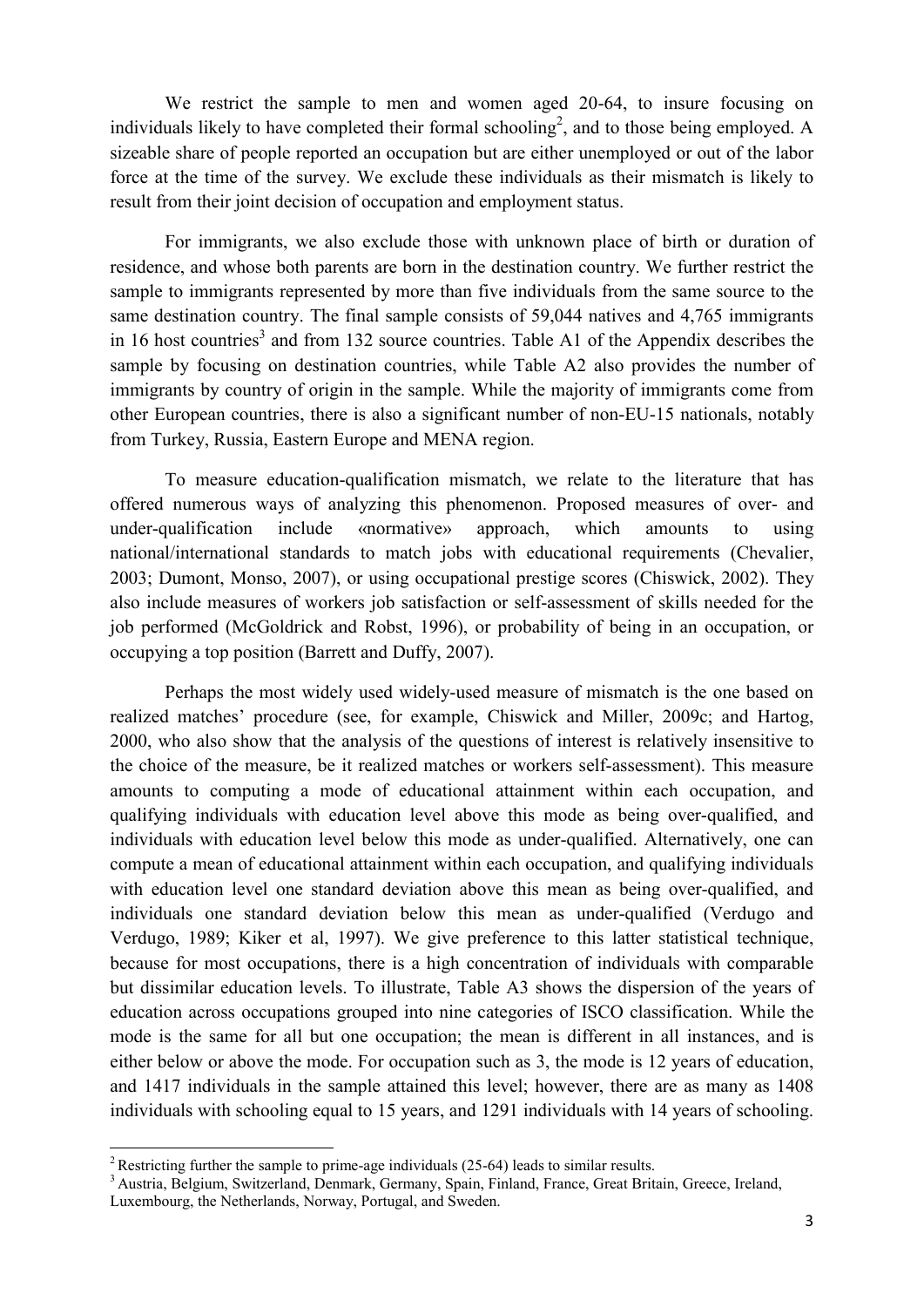It is to avoid erroneously qualifying these latter individuals as over-qualified, that we choose the measure based on the mean and standard-deviation difference<sup>4</sup>.

Figure A1 of the Appendix shows the differences in distribution of immigrants and native-born across occupations. The largest concentration of immigrants is in the low-skilled sectors, such as personal and protective services workers; sales and services elementary occupations, and extraction and building, where immigrants are also more numerous than native-born in relative terms. Further, there is also a relatively high number of immigrants in the high-skilled occupations (associate and other professionals; ISCO codes (24-34), although their number is smaller than that of the native-born in relative terms.

Further, Table A4 describes the incidence of mismatches by occupation. Overall, there is approximately the same number of under- and over-qualified native-born individuals (about 13,5%), which is a relatively common finding, given the definition of the mismatch that reflects the normal distribution property of realized matches (Hartog, 2000). In contrast, immigrants have a higher incidence of mismatch, particularly of over-qualification (about  $20\%$ ).

In the high- to semi-high skill requiring jobs (which correspond to ISCO occupations 11-52), immigrants tend to have much higher incidences of over-education as opposed to the native-born. Over-qualification in these occupations most probably reflects the less than perfect skill transferability of immigrants (Chiswick and Miller, 2009), which can be due to individual immigrant characteristics, but also due to specific local labor market conditions or source country characteristics. In contrast, in the intermediary- and low-skill occupations, immigrants have a higher incidence of under-education, which rather reflects the favorable selectivity of immigrants (ibid).

In addition, we observe some intermediary occupations, in which both under- and over-qualification of immigrants are important. These are machine operators and assemblers, drivers and mobile plant operators, and agricultural laborers. Potentially, both skilltransferability factors and favorable selectivity are at work here, but also the duration of stay may matter. For example, among craft and related trades workers, 77% of immigrants have less than twenty years of residence, and among them, 27,4% are over-qualified. Among remaining 23% of immigrants, only 10% are over-qualified.

### *Immigrants and natives individual heterogeneity*

Because the immigrant status is a (constrained) optimal choice outcome, immigrants are expected to have different characteristics than both natives in their host countries and nonimmigrants in their countries of origin. For each nativity group, Table 1 provides shares and sample means for characteristics which have been shown to be important determinants of occupational outcome. For immigrants we further present separate results for recent arrivals

-

<sup>&</sup>lt;sup>4</sup> To check whether the results based on mode still hold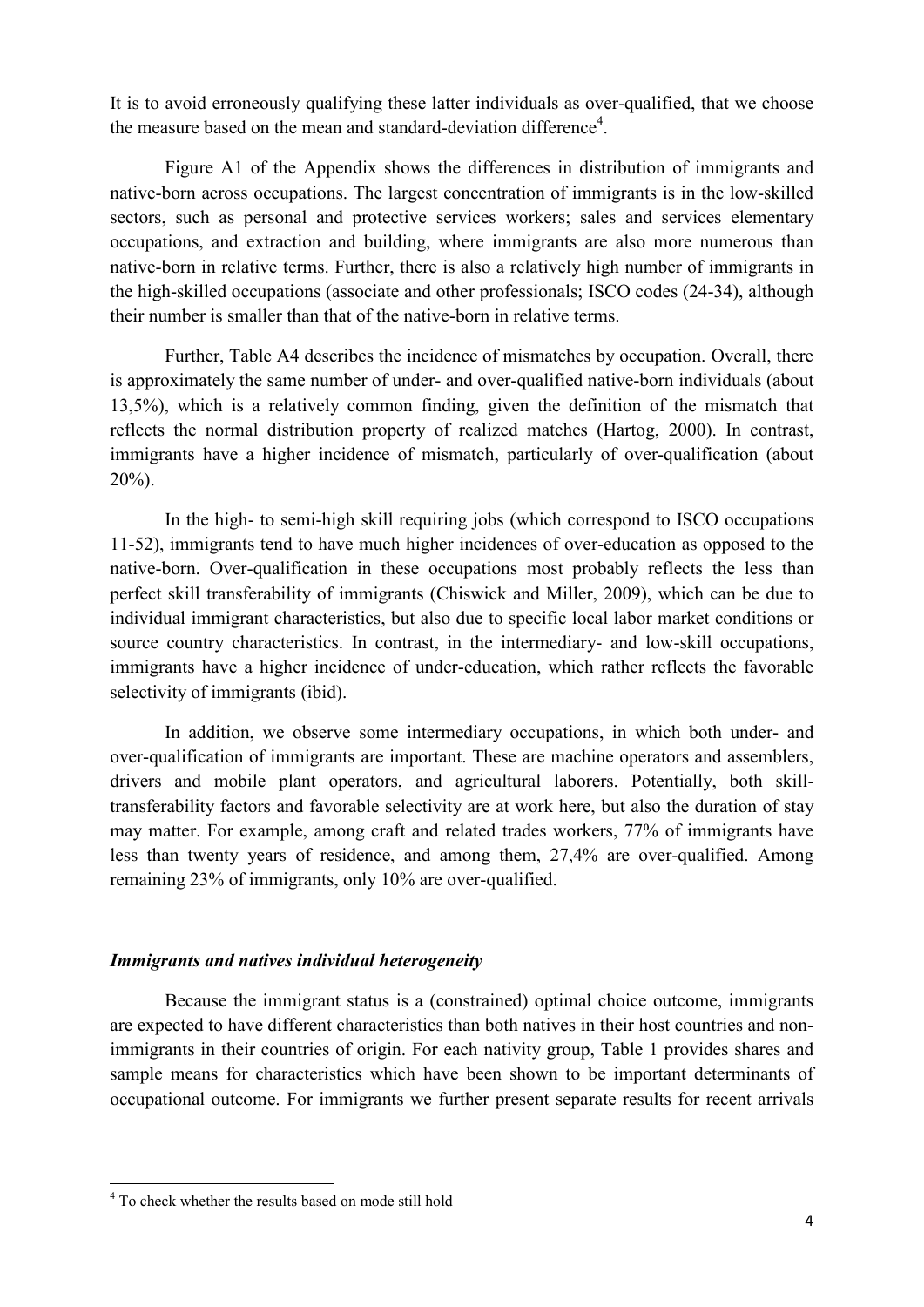(less than 20 years of residence) and for earlier immigrants (more than 20 years of residence).<sup>5</sup>

Statistics presented in Table 1 confirm that immigrants have different characteristics than natives and that recent immigrants differ from earlier arrivals. Not surprisingly, recent immigrants are younger while veteran ones are older than natives reflecting that immigrants came at young ages. The share of males among immigrants is similar than that among natives among earlier arrival cohorts, the share of women is 2 percentage higher among recent immigrants. Immigrants are also more frequently married and they live in household of similar size than natives. Not surprisingly a large share of immigrants belongs to an ethnic minority groups in their host country.

Years of education and experience in the labor market are the most important components of human capital and the main determinants of occupational status and mobility along the career (Sicherman, 1991). Relatively to natives, recent immigrants are slightly more educated and earlier ones are less educated. Lower education level of immigrants is expected given that they are also older than natives.<sup>6</sup>

Labor market experience differences mirrored age differences, with recent immigrants being less experienced on average than natives and long term stayers having more experience. Looking at their labor market outcome, immigrants are more likely to be unemployment and significantly more so for recently arrived immigrants. Unemployment rate of immigrants exceed that of natives by 4 percentage points for recent immigrants, but the gap is narrowing with duration of residence even though it remains high at 2 percentage points after 20 years of residence. These differences in unemployment rates are the most striking once we take into account the comparatively small differences in education level between immigrants and natives. For recent immigrants part of this gap could result from the fact that they are younger and lack labor market experience. However, veteran immigrants still have higher unemployment rate than natives despite having significantly higher labor market experience and being just slightly less educated. This suggests that some persistent difference between immigrants and natives other than observable human capital measures are at work. The aim of this paper is to precisely investigate persistent differences that relate to host countries in one hand and origin countries in the other hand.

Summing-up, the most important differences between immigrants and natives is their age which translates into marked differences in labor market experience, their education level and their employment status.

<u>.</u>

<sup>&</sup>lt;sup>5</sup> While the length choice is arbitrary, it has the advantage of splitting our immigrants in two samples of comparable size

 $6$  At comparable age they should not be much different than natives in terms of average years of schooling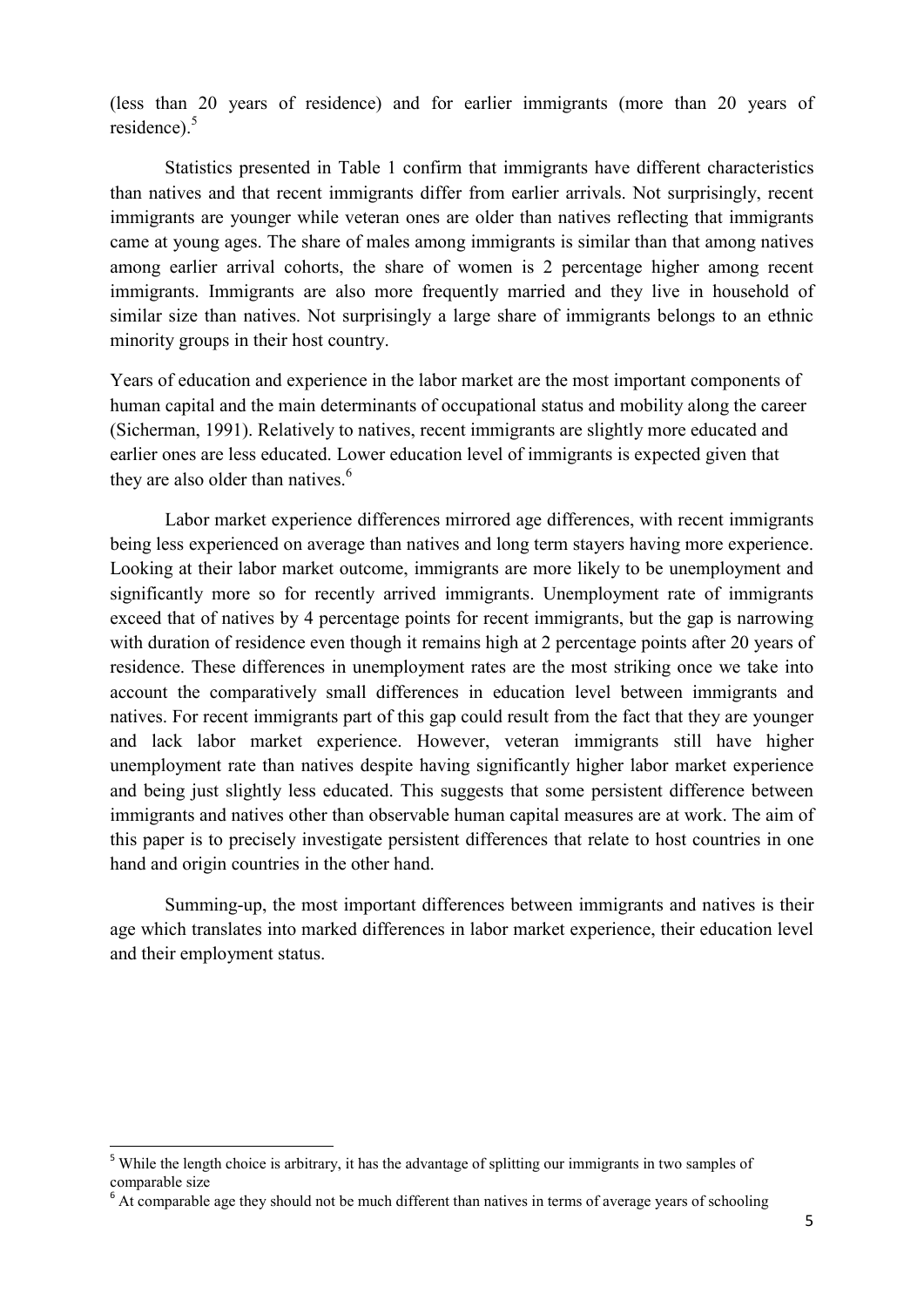|                         | Native born | Immigrant         |                                                 |
|-------------------------|-------------|-------------------|-------------------------------------------------|
|                         |             | Recent immigrants | Veteran immigrants<br>(duration of stay $>20$ ) |
|                         |             |                   |                                                 |
| Age                     | 42,51       | 36,46             | 48,47                                           |
| Age squared/100         | 19,56       | 14,20             | 24,53                                           |
| Share of male           | 0,48        | 0,50              | 0,48                                            |
| Years of education      | 12,83       | 13,04             | 12,19                                           |
| Years of experience     | 23,67       | 17,42             | 30,29                                           |
| Share of unemployed     | 0,07        | 0,11              | 0,09                                            |
| Share of married        | 0,59        | 0,63              | 0,65                                            |
| Household size          | 3,07        | 3,22              | 3,04                                            |
| Share of being a member |             |                   |                                                 |
| of an ethnic minority   | 0,02        | 0,29              | 0,28                                            |

**Table 1. Immigrants and Native-born: Differences in Main Individual Characteristics** 

We next describe in Table 2, the distribution of natives and immigrants across the three possible occupation-education matches. For the later, these probabilities are also distinguished along several dimensions which are specific to immigrants and may be correlated with mismatch outcome. Overall, immigrants are more likely to be both over and under educated than natives. This single fact is consistent at the same time with immigrants having less than perfect international transferability of human capital (overeducation) and immigrants being positively selected (undereducation). More interesting, is the evolving distribution of immigrants across these categories with duration of residence in host countries. Undereducation increases while overeducation decreases with years of residence in host countries. The share of immigrants having the required level of education increases, steeply in the first five years of residence (from 61.2% to 64.5%) and stabilizes afterward, but overall the change is much more attenuated than it is for the two other categories. Correct matches are more frequent for immigrants speaking the official language at home and for those originating from countries sharing the same language or with past colonial relationship with host country. Interestingly, under education is more frequently observed for immigrants from more distant countries in terms of language or past colonial relationship. Of course, this may come from the fact that more distant immigrants are from earlier immigrants' cohort and that earlier arrivals are more frequently under educated. However we do not observe that they are less educated as it is the case for early arrivals. Thus part of these differences may likely reveal other characteristics than just difference across cohorts.

#### *Heterogeneity across host countries*

For reasons previously discussed we expect immigrants/native education mismatch to vary across host countries.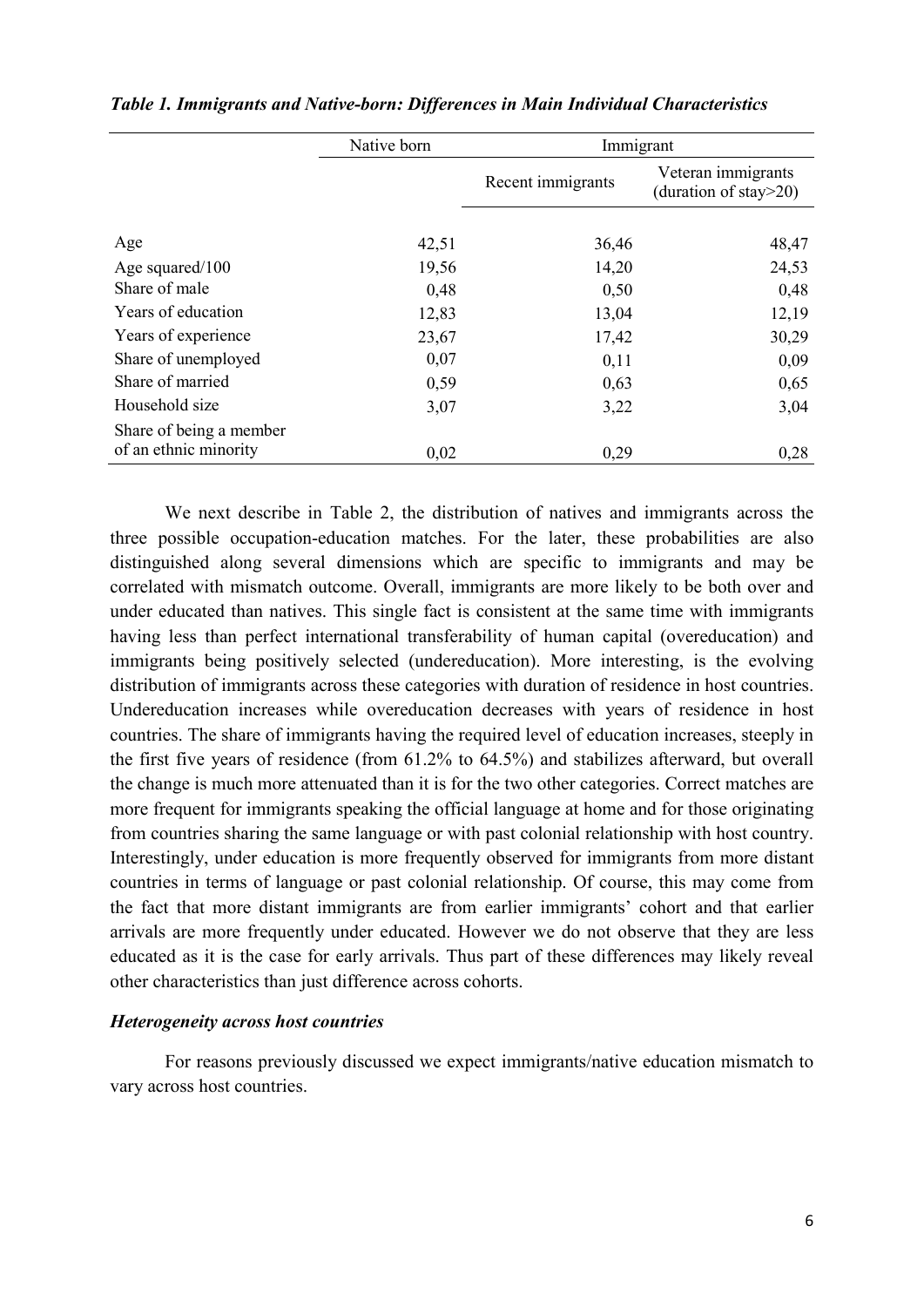|                                                             | Under-required | Matched | Over-required |
|-------------------------------------------------------------|----------------|---------|---------------|
|                                                             |                |         |               |
| <b>Natives</b>                                              | 12,67          | 73,59   | 13,74         |
| Immigrants                                                  | 15,36          | 64,33   | 20,31         |
| Immigrants by years of residence                            |                |         |               |
| 0 to 5                                                      | 10,18          | 61,26   | 28,56         |
| 6 to 10                                                     | 12,31          | 64,5    | 23,19         |
| 11 to 20                                                    | 16,03          | 64,17   | 19,8          |
| more than 20                                                | 17,76          | 65,54   | 17            |
| First language spoken at home is official                   |                |         |               |
| language                                                    |                |         |               |
| Yes                                                         | 12,69          | 73,18   | 14,12         |
| $N$ o                                                       | 17,07          | 65,5    | 17,43         |
| Immigration and colonial relationship                       |                |         |               |
| Yes                                                         | 15,27          | 64,34   | 20,39         |
| N <sub>o</sub>                                              | 16,62          | 62,91   | 20,47         |
| Immigrants with from countries<br>with language commonality |                |         |               |
| Yes                                                         | 10,27          | 66,71   | 23,02         |
| N <sub>o</sub>                                              | 16,9           | 63,48   | 19,62         |

#### *Table 2. Incidence of Mismatch by Nativity and Immigrants' Characteristics*

Indeed, the interest in using cross country data to investigate host countries' determinants of international differences in immigrants labor market outcome lies in the substantial disparities in occupational outcome across these countries [Ref: OECD studies]. Graph 1 provides an overview of this heterogeneity. We concentrate on the over and under educated categories, as they reflect our interest in immigrant's human capital portability and immigrants' selection. The over education of immigrants relative to natives is plotted against the relatives under education of immigrants relative to natives. Countries lying above the vertical and horizontal unit line are those where immigrants are respectively more likely to be under and over educated.

The plot confirms the important differences across host countries in terms of over and under education. On average countries where immigrants are relatively more likely to be over educated are also those where they are more likely to be undereducated. In some countries immigrants are both more likely to be under educated and over educated. In others, immigrants are more likely to be over educated and less likely to be undereducated possibly due to a lack of human capital and negative selection. For few countries, and notably in Germany, immigrants' overeducation is not different than that of natives while at the same time immigrants are more likely to work in jobs requiring higher level of education. Thus we see large discrepancies in the pattern of mismatch across countries.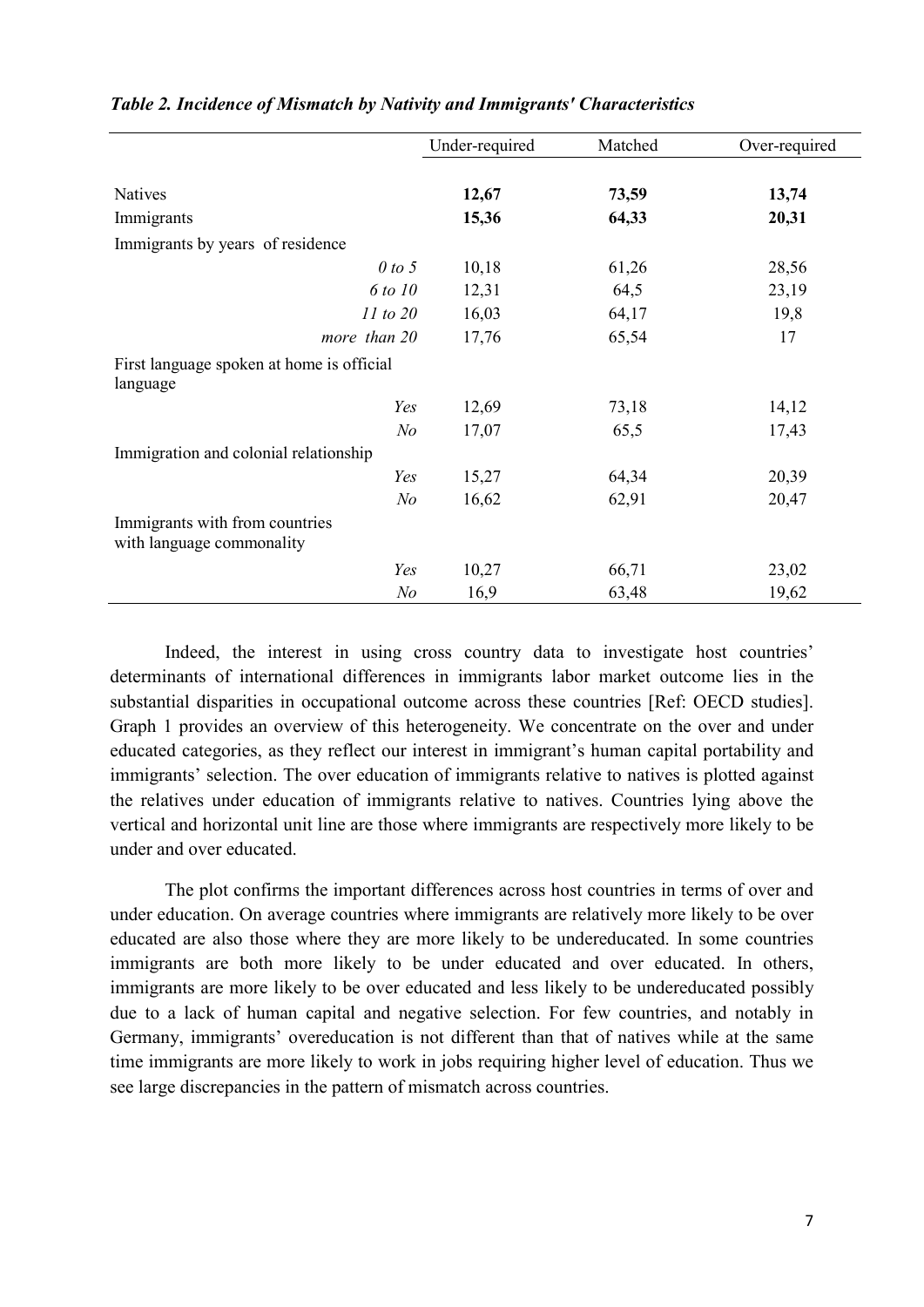**Figure 1. Immigrants and Native-born Relative Mismatch across Host Countries** 



 *Distinguish between traditional migration country and others, may be do the plot distinguishing veteran and recent immigrants.* 

#### *Heterogeneity across source countries and migrants' selection*

<u>.</u>

 One important determinant of immigrants' occupational match is their self-selection among the pool of immigrants. This process of self-selection is important in our context as the negative or positive selection of immigrants may explain their over-representation among over or under educated workers. Immigrants may be selected along dimensions that could positively or negatively affect their occupation outcome at destination. We illustrate this selection in Graph 2 with respect to education. This graph portrays the important heterogeneity of education level of immigrants across origin countries. Moreover, it shows that movers are disproportionately drawn from the highly educated fringe of their native country. Lately, we also remark that differences in immigrants' level of education at destination are much more pronounced than these differences at origin. This translates into large differences in schooling selectivity across countries. This evidence of positive selection is important since education is also likely to be correlated with other "non observable" productive characteristics that could explain the labor market outcome of immigrants in their host countries<sup>7</sup>

<sup>&</sup>lt;sup>7</sup> To the extent that education and talent are correlated positive selection on education may drive a positive selection on unobserved heterogeneity.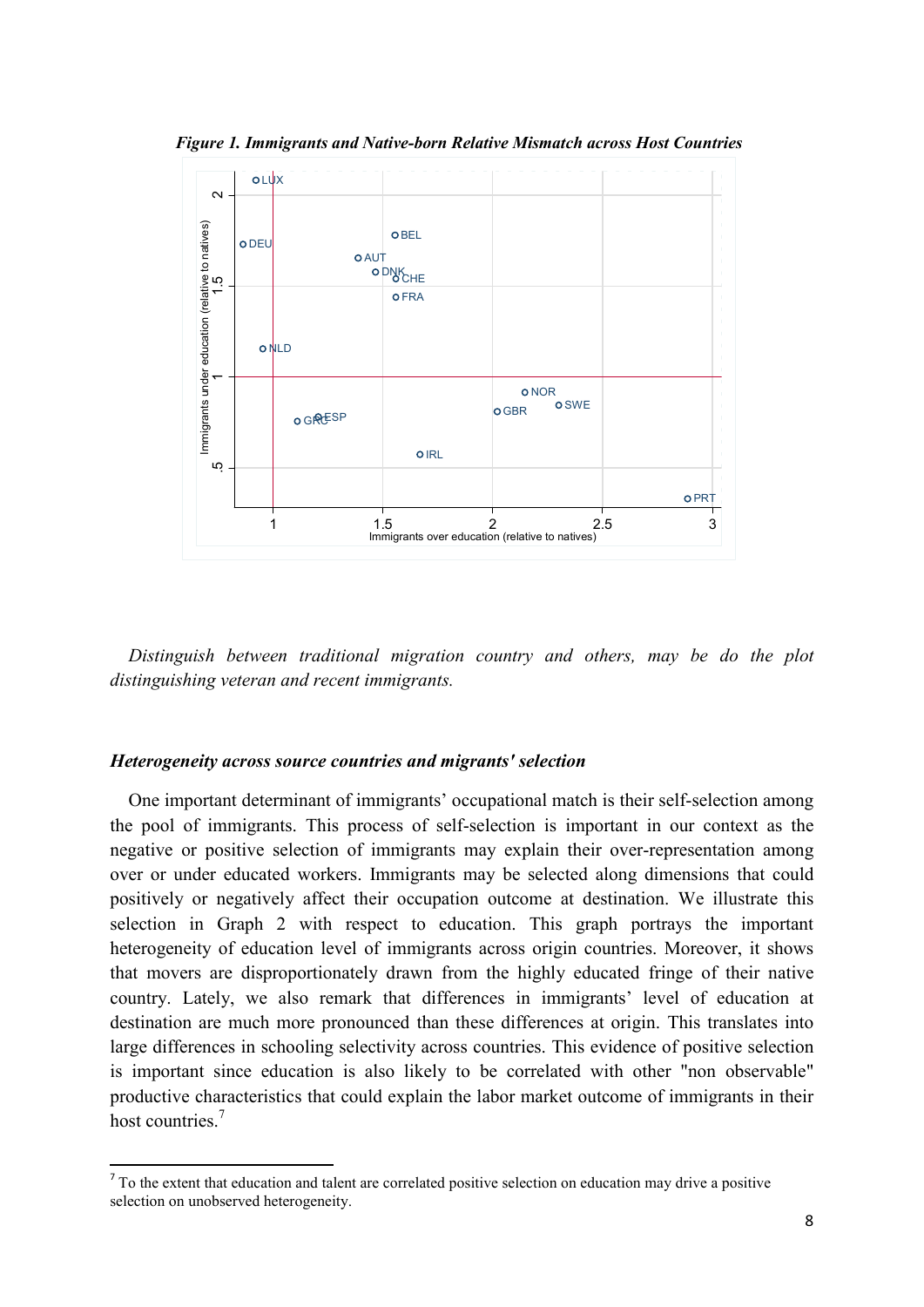Important differences across countries in terms of selection justify our interest for investigating further the exact origin of source country heterogeneity that explain immigrants' selection and eventually immigrants' labor market outcome at destination.



*Graph 2. Tertiary Education in Source Countries and among Immigrants* 

Source: own calculations on the basis of the ESS and of the education data from Barro and Lee (reference year is 2000).

#### **Empirical Analysis**

Following the literature (Kiker et al., 1997, Chiswick and Miller, 2009), we estimate a multinomial logit model for the probability of being over- or under-educated versus being perfectly matched, for native-born, pooled sample of native-born and immigrants, and for immigrants. The model for the education occupation match is given by

$$
prob(Y_i = j) = \frac{e^{\beta_j x_i}}{\sum_k e^{\beta_{kj} x_i}}
$$

The dependant variable  $Y_i$  is an education-occupation match category for an individual *i* and *j* is one of the three education-occupation match category: undereducated, correctly matched and overeducated. The explanatory variables,  $x_i$ , are grouped in several categories. We first consider individual determinants of mismatch that has been included in the literature, some are common to both natives and immigrant and others are immigrants' specific.

#### *Individual determinants of occupational mismatch*

Human capital model and search theories of labor market have offered natural candidates for these determinants. Among determinants common to immigrants and natives we include level of labor market experience, and variables affecting labor market participation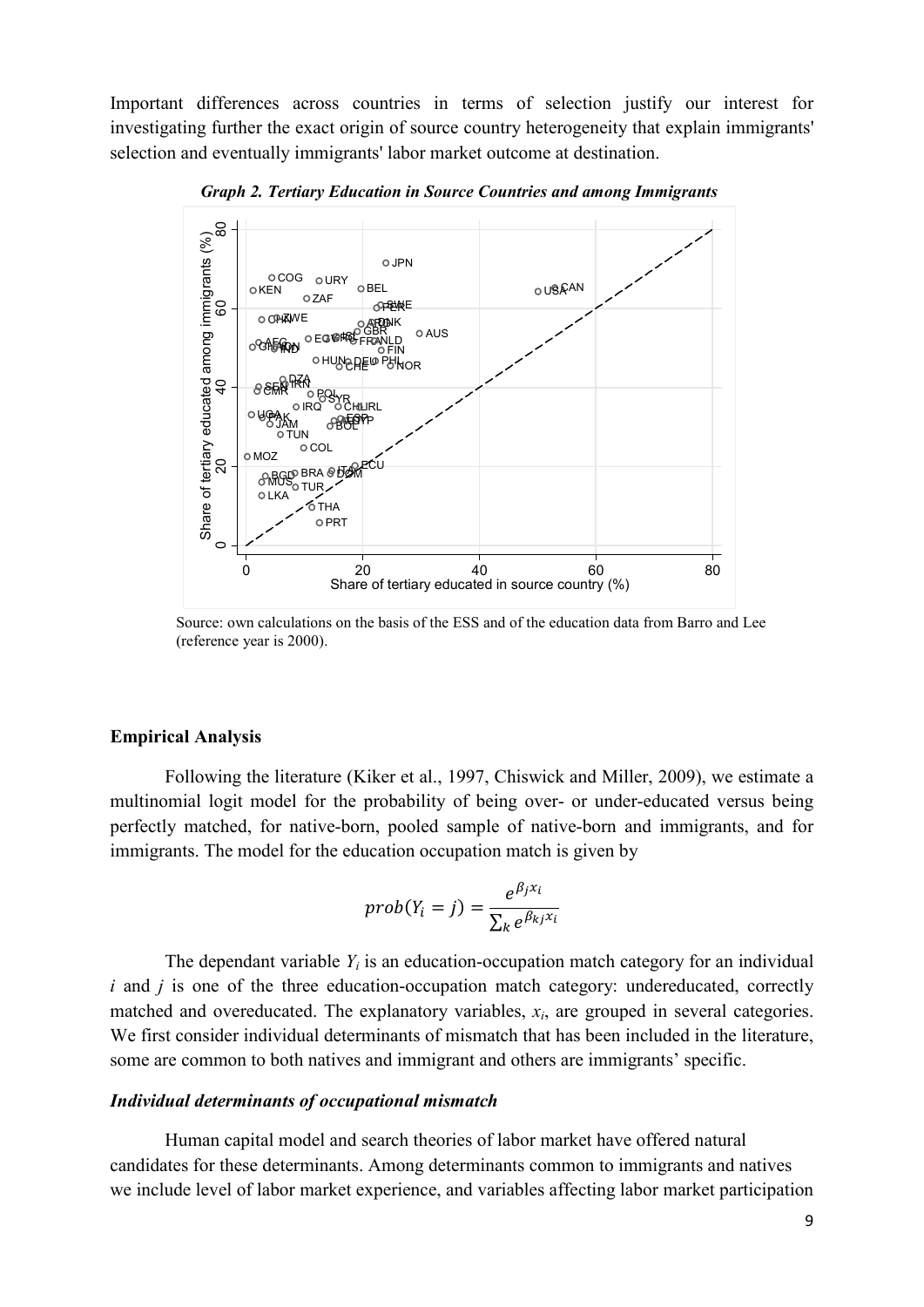and possibly occupational choice, such as gender, marital status and household size. Among immigrant specific variables we consider citizenship, language spoken and duration of residence to catch accumulation of country specific human capital over time.

A worker actual level of education, although it is an important determinant of occupational outcome, is omitted from the model. As it already appears in the construction of our dependant variables introducing it will produce a spurious correlation between these variables.

Table 3 presents our baseline regressions and reports the estimated coefficients transformed to relative-risk ratios, with perfect match being the benchmark.

We first consider separately determinants of mismatch among natives (columns 1 and 5). We will mostly concentrate on the effect of experience, in all regressions considered; labor market experience has the expected sign on over and undereducation. Overeducation decreases with years of labor market experience, while undereducation increases. This is a typical finding that confirms those of previous studies in Europe and the US (Groot et al., 2000). This is the pattern expected by human capital theories of over and undereducation whereby individuals accept jobs requiring lower educational credential as an investment for being attached to the labor market and improve their career prospect. Whereas undereducated workers substitute their lack of formal schooling with years of labor market experience to get job requiring higher educational credentials. Similar pattern could also be explained by increasing educational standard owing to technological change over time as emphasized by Kicker (2000). Other socioeconomic variables affects under and over education in opposite directions.

#### [**TABLE 3 here**]

The other columns of the table consider differences between immigrants and natives. First, these differences are assessed in the pool sample, assuming that other characteristics except the one of being an immigrant will affect identically immigrants and natives (columns 2, 3, 6 and 7). Reported estimates show that the average immigrants are relatively more likely to be overeducated [*provide the predicted value at mean level of experience*]. We do not find any effect of being an immigrant on the odd ratio of being undereducated. The next two columns distinguish immigrants according to their tenure in host country and show no statistically significant effect of years of residence on the likelihood of being either over or undereducated.

Finally, we investigate whether determinants of mismatch affect differently immigrants and natives by considering separately the immigrant's sample. Unlike what we observe for natives, years of labor market experience does not change the likelihood of being overeducated for an immigrant. These suggest that constraints on labor mobility for immigrant are stronger than that for natives. Ideally one would like to distinguish between experience acquired abroad and experience accumulated in host countries, unfortunately our data does not allow such a comparison. Thus our results may still be driven by differences in the quality of labor marker experience between immigrants and natives that are not controlled for by our dummy variables for duration of residence. However, this explanation should not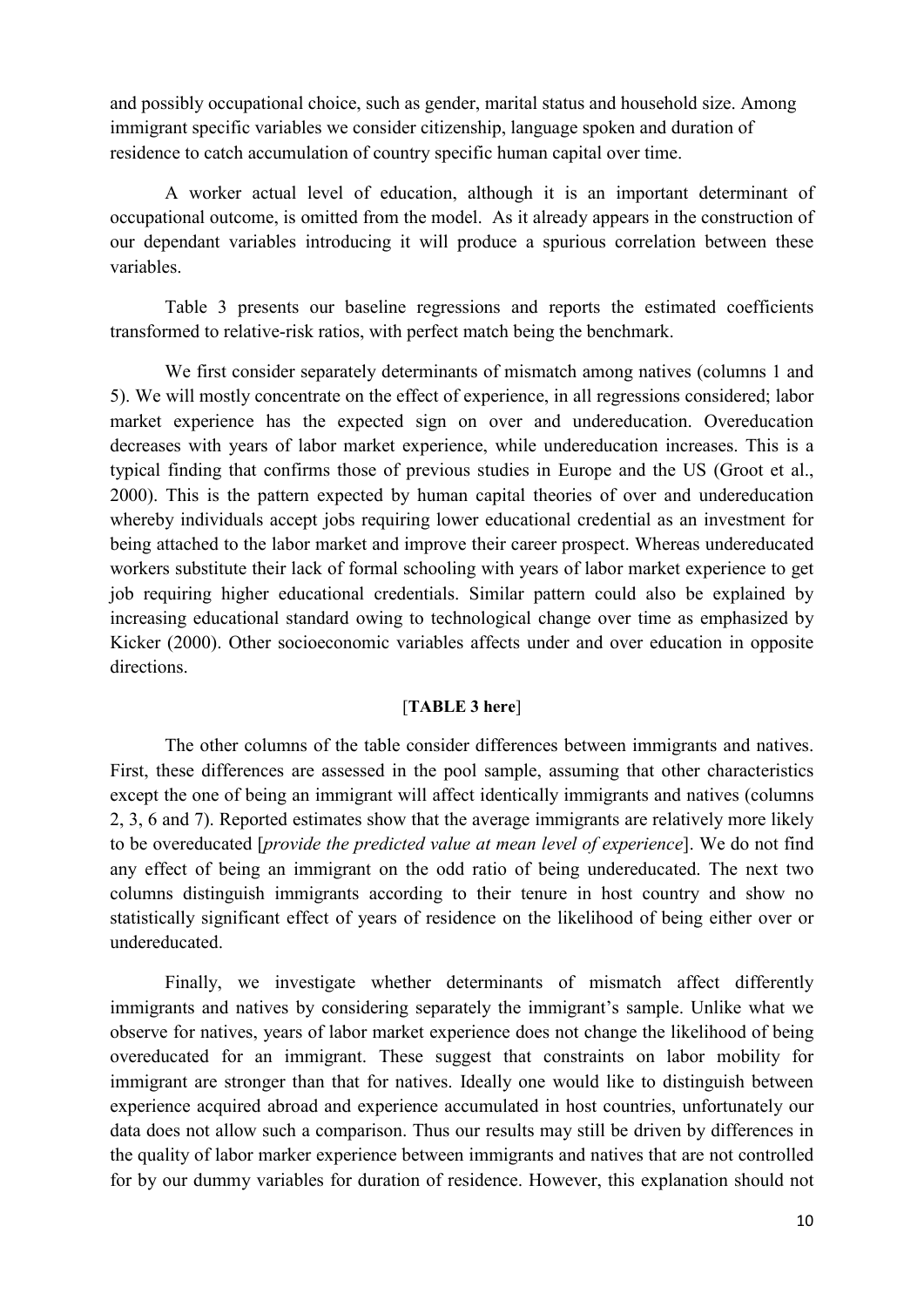be overlooked, the reason being that indeed labor market experience pay for immigrants! This is shown by looking at the comparatively large and positive impact of labor market experience on the odd ratio of being undereducated. This result is rather suggestive of a positive selection of immigrants among lower skilled workers that materializes with time passed accumulating labor market experience.

Table 4 digs further into important sources of heterogeneity among immigrants and natives. A first source of heterogeneity is the host countries' specific unobserved effects that could affect sorting of immigrants across host country and be systematically correlated with mismatch probability. Indeed, unlike natives, immigrants choose their country of residence, column (2) shows that once these fixed effects are control for we find a positive but lower impact of experience on undereducation, suggesting that immigrants are more likely to settle and work in countries that offer better employment prospect. We still do not find any effect of experience on overducation; results for natives remain essentially unaffected by the inclusion of countries' fixed effects.<sup>8</sup>

Columns (5) to (8) of the table complete our specification check of immigrants-natives heterogeneity by introducing industry fixed effects. Indeed, immigrants may also choose their sector of occupation, these sectors may differ in their distribution of occupations, and some may be characterized by more open occupations than others. In this specification the positive effect of experience on immigrants' undereducation become even stronger. Thus, presumably undereducated immigrants are more likely to be in industries where they can substitute their lack of formal schooling by their talents, this substitution happens over the time spend accumulating labor market experience.

#### **[TABLE REG 4: HERE]**

Lately we investigate heterogeneity among immigrants using immigrants' specific variables in Table 5. First, a set of bilateral specific variables are introduced. These variables are included to take into account immigrants' determinants of sorting across destination countries which may be correlated with characteristics that could affect the portability of their human capital (overeducation) and their selection (undereducation), and thus their occupation outcome. Five gravity-type variables are considered, the distance between the origin and destination countries, an history of past colonial relationship, the linguistic proximity between countries, and immigrants' networks. These variables are specific to an origin-destination pair and allow us to control for bilateral specific relationship that may influence the occupational mismatch. These bilateral variables follow the international trade gravity literature applied to immigration (Docquier et al., 2008, Grogger and Hanson, 2008, Mayda, 2007) which has shown that these variables shape the distribution of immigrants across host countries. Most of these variables affect the costs to move to a particular country for an immigrants from a given source country. With higher moving costs, we except that only individuals with better employment prospect and earning potential at destination will move.

We will further pay a particular attention to migration networks in host countries. The presence of family members or of persons with the same origin has been shown to be an

<u>.</u>

 $8$  The fact that the estimated effect for the native sample is not affected by the inclusion of country fixed effects, suggest no systematic differences across countries in the determinants of under and overeducation.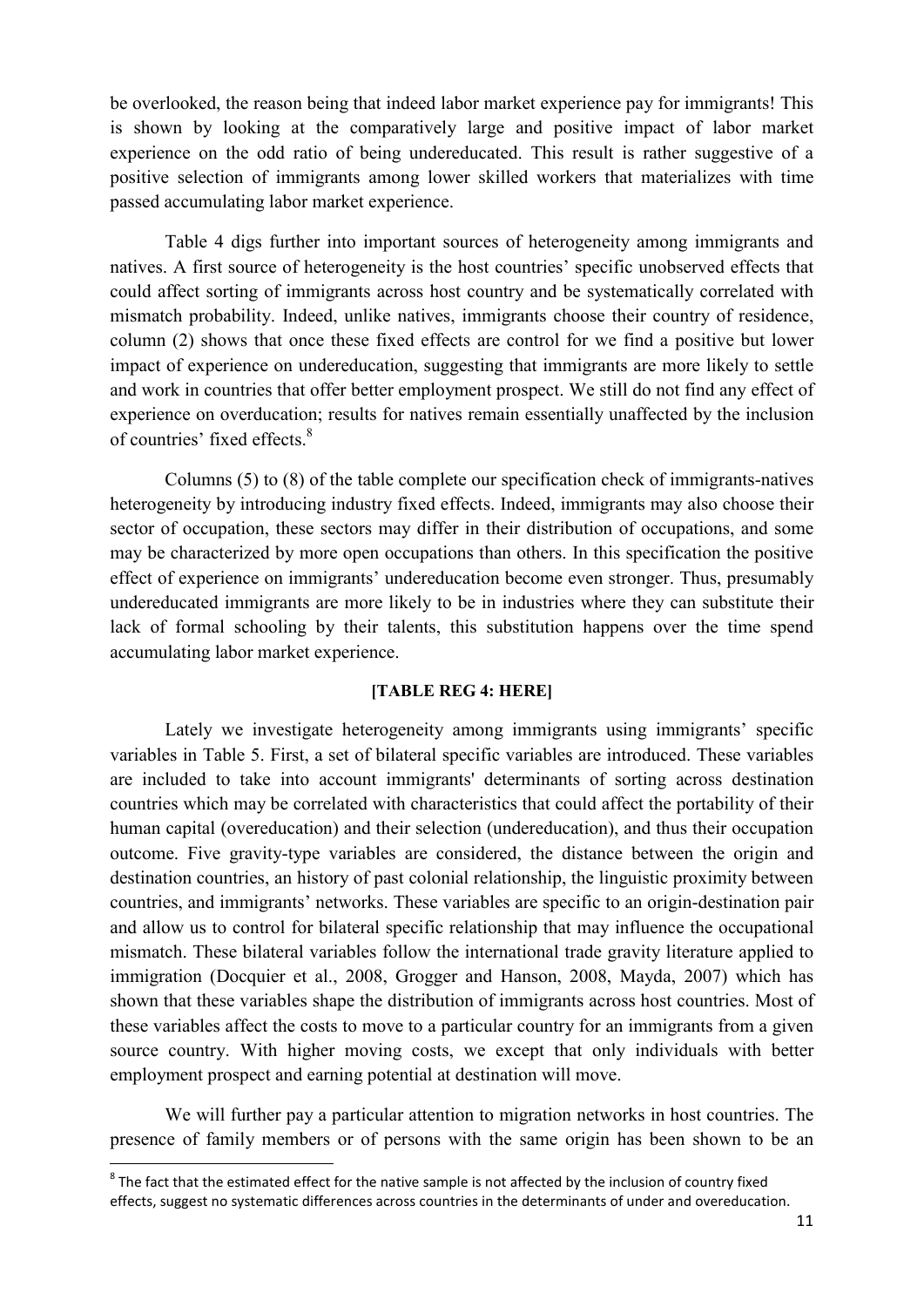important explanation for the geographic concentration of migrants (Carrington, et al. 1996). For new migrants, the opportunity to benefit from the assistance of a family network is a major consideration in the choice of residence. In addition to this "network effect", Bauer et al. (2002) have stressed the importance of "herd effects": in a context of imperfect information, new migrants tend to imitate the behavior of previous migrants from the same country and this contributes (at least in an initial period) to increasing "ethnic" concentration. Both language and network effects act as gravity variables, reducing the cost for moving to a particular country, above that, networks may help new comers to identify jobs more suitable with their skills. Immigrants' networks are measured as the share of persons from a specific source country in the population of the destination country. Unlike other measures of network used in the literature, we also distinguished network size according to educational level of their members. In this instance, immigrants' networks are measured as the share of persons from a specific source country in the population of the destination country of a similar educational level. We consider three educational levels: below upper secondary, upper secondary and tertiary education. We introduce this distinction to take into account composition heterogeneity across immigrants' network which may make easier for immigrants to enter occupations where their peers are large contributors.

Results are presented in table 4. Columns 1 and 5 report previous estimates for natives. Columns 2 and 6 introduce the bilateral specific effects with the simple immigrant network measure. We first notice a larger effect of experience on the likelihood of being undereducated, suggesting that immigrants from different level of experience share different proximity with their host countries. In this specification none of the bilateral variables have an effect on immigrants' likelihood of being undereducated. Column 6 shows that higher share of network decreases the likelihood of being overeducated, which is the case if the networks help in providing job referrals in occupations where human capital of their members are the most portable (see Montgomery, 1991). Columns 3 and columns 7 introduce the skill composition of the network. We find a positive effect of low skilled network on likelihood of underducation and no effect of network composition on overeducation. Lately, the last columns add origin country fixed effect to control for systematic differences across immigrants from different origin that may be correlated with our others explanatory variables. This last specification shows that immigrants from past colonies are less likely to be undereducated and more likely to be overeducated which is the case if it is less costly for an immigrants to immigrate to a former occupant country because of its past persistent cultural influences.<sup>9</sup> Results on immigrants' networks in column 4 suggest that high and low skilled networks help in channeling its low skilled but potentially talented members to better jobs than what their level of education would otherwise suggest.

#### **[TABLE REG 4: HERE]**

#### *Country-Specific Determinants of Immigrants' Mismatch*

<u>.</u>

In this section, we examine the effect of host and home country effects on the mismatch of immigrants and native-born. To this end, we collect additional data on home and

<sup>&</sup>lt;sup>9</sup> For instance a large share of populations from the former African colonies of Portugal and France nowadays still speak and have the Portuguese and French as official language.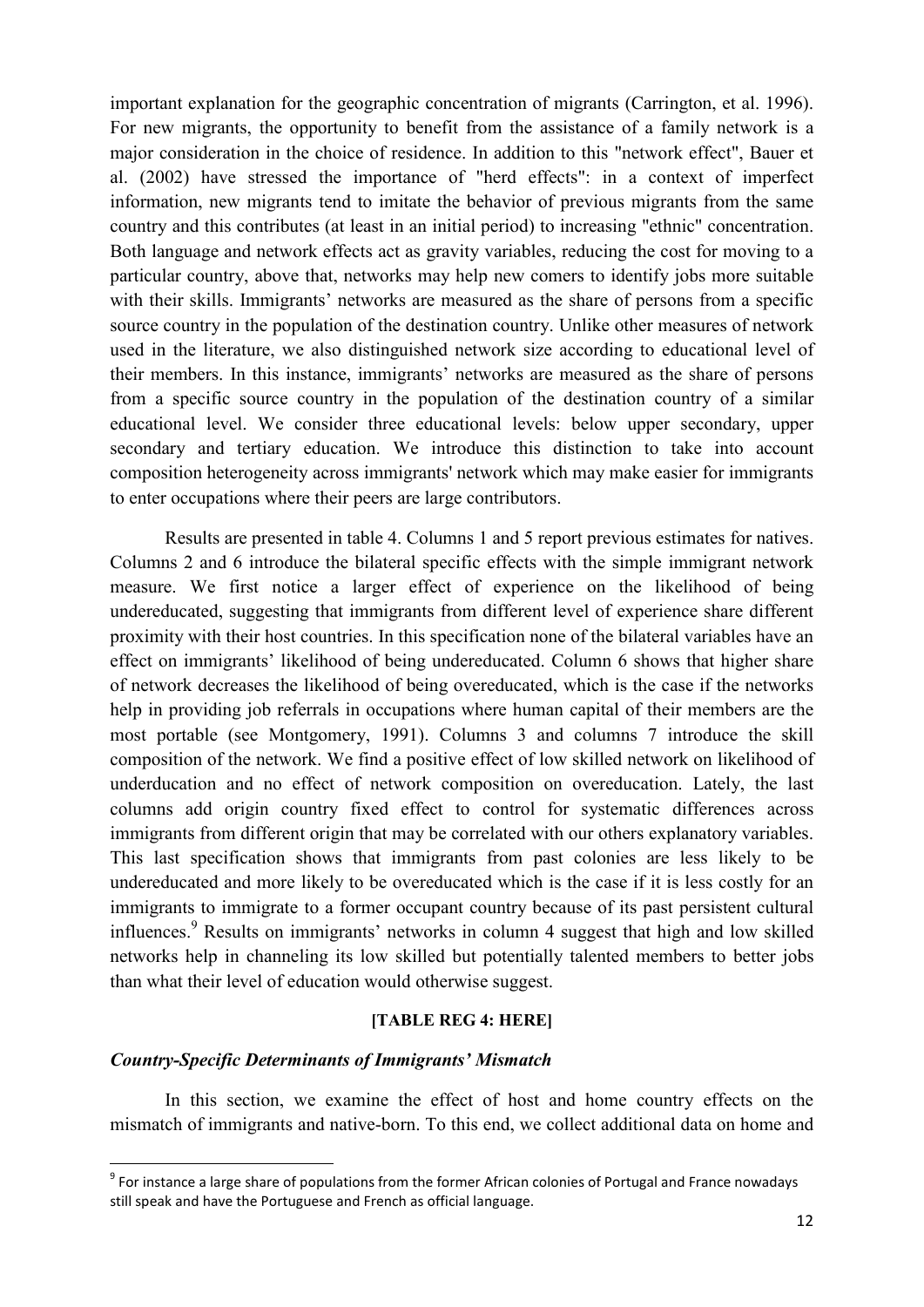host characteristics from various sources (see Appendix Table 6 for definitions, sources, and descriptive statistics).

To the best of our knowledge, this is the first paper that looks at the host-country and home-country level determinants of immigrants occupation-qualification mismatch, notwithstanding because most of the studies have been done on the level of one country, and/ or do not have information on immigrant countries of origin. Thus, we do not have a priori defined set of factors that would affect the (mis-)match; and provide an analysis of what seems to us as the most pertinent characteristics.

To start with, we propose structuring characteristics of destination countries, or the demand side, along two dimensions. The first one describes general characteristics of economy and labour markets, and as such, is relevant for the mismatch of both immigrants and native-born. The second category is immigrant-specific and is expected to be of relevance for the mismatch of immigrants, but not necessarily for the native-born.

The first group of factors includes the degree of income inequality, degree of informal sector, overall level of education in a country, general level of unemployment, trade union coverage, and measures of labour market rigidity, such as index of employment security.

If unemployment levels are high, we expect a greater degree of a mismatch, especially of over education, as individuals will be eager to take any job available.

With higher unemployment competition for jobs among workers are more intense and educated workers may compete with the less educated for low skill jobs.

If markets are flexible, for example, if firing costs are low, workers are more likely to be laid off (Boeri and Jimeno, 2003), and employers may be more eager to hire workers with qualifications different from those needed for the job, hence the implication for the mismatch.

It is well known that employment protection act as firing cost and lowers labor market reducing turnover and increasing unemployment duration (Bentotilla and Bertola, 1990). Immigrants are new comers in host countries labor market and for these reason are more likely to face the barriers created by EPL to enter into new jobs, the later affect their likelihood of being overducated. Another relevant feature of employment protection is to increase the costs of on the job screening, pushing employers to select workers for which careers are less costly to assess in terms of information; if this is the case immigrants are clearly disadvantaged with respect to a similarly educated natives, especially if they have been educated or have accumulated part of their labor market experience abroad.

To measure labour market rigidity, we use the OECD employment protection index (EPL), which is a synthetic measure of the length of the advance notice and of the severance payment. Its higher values indicated stricter degree of protection, and hence more rigid firing conditions.

Unionism has been shown to reduce the probability of separations, as workers, dissatisfied with conditions, are able to voice their concerns (Freeman, 1980). As such, it may also have implications for the employers' willingness to hire individuals most suited for the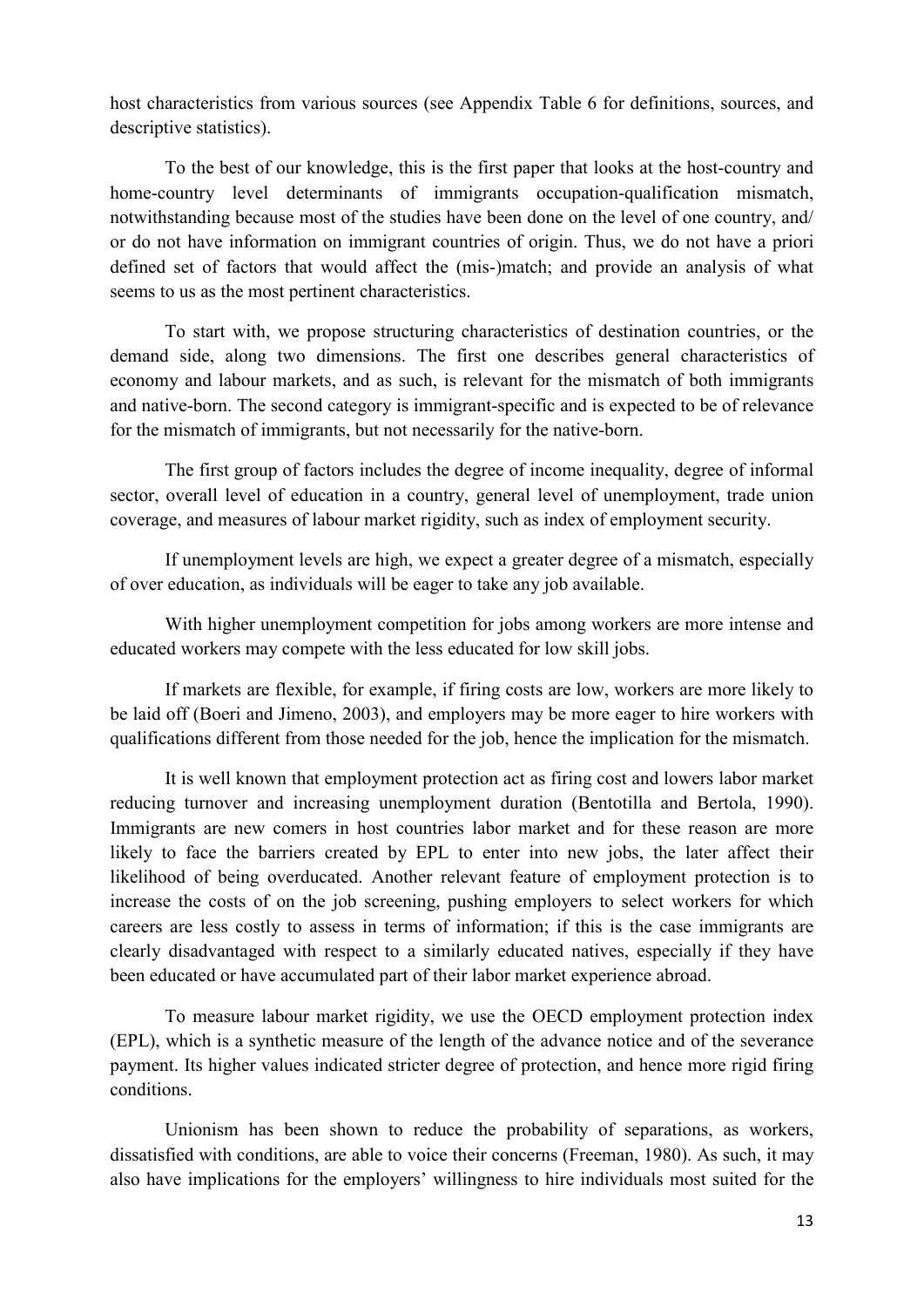job, but also for employees' ability or inclination to stay with this employer and move within an organization.

As for the strictness of EPL unions affect employment prospect of outsiders. Immigrants because they are the "last in", are more likely to find the labor market prospect affected by stronger unions.

The effect of these variables should not necessarily be same for immigrants and for native-born. For example, the larger share of informal economy may allow native-born to move freely between jobs and substitute more easily experience for education, hence increasing the probability of being under-qualified. In contrast, for immigrants, it may lead little protection against discrimination and limited recognition of their qualifications, and hence overqualification. Larger informal sectors can also affect the selectivity of immigrants, affecting the costs of moving to and operating in an informal setting.

#### *To do: provide logic, expected results, and references for all*

Another group of factors is more immigrant-specific. We work with the Migrant Integration Policy Indices (MIPEX), which measure policies to integrate migrants European countries. Specifically, we use the aggregate indicator of the easiness of labor market access for immigrants. This index is constructed from questions regarding immigrants eligibility to take up specific jobs or being precluded; the availability of labor market integration measures provided by the state; the security of migrants employment or easiness to lose work permits; as well as rights that immigrants have as workers. This index ranges from 1 to 100, with higher values indicating more unfavorable conditions for immigrants. We also use the aggregate index of antidiscrimination policies, which measures the practice of various countries with respect to discrimination on the grounds of religion or belief, ethnicity, race, and nationality. Linked both to the transferability of human capital, and positive selection, better anti-discrimination practices are expected to reduce the over-qualification, and potentially lead to under-qualification of immigrants.

Further, we also look at differences in characteristics of source countries for immigrants, or the supply side, broadly grouping them into factors that affect the selection of immigrants, and the factors that affect the transferability of human capital. As the information on years since migration is available, we work with the home country characteristics at the time of migration. In particular, we construct a dataset of origin country characteristics over three decades: the decade of arrival in the 00-es, in the 90-es, and in the 80-es and earlier. For each immigrant, home country - specific effects are linked to her decade of migration.

The factors affecting human capital portability include indicators of source country quality of education, measured as overall level of education, expenditures per student, and teacher-to-pupil ratio. The second set of variables determine immigrant selection, and include GDP per capita and income inequality, measures of workers protection rights and freedoms. For example, immigrants from countries with higher income inequality are expected to be more negatively selected (Borjas, 1987). Some mixed factors include the degree of public sector and conflicts. Immigrants fleeing conflicts, especially conflicts of political nature, are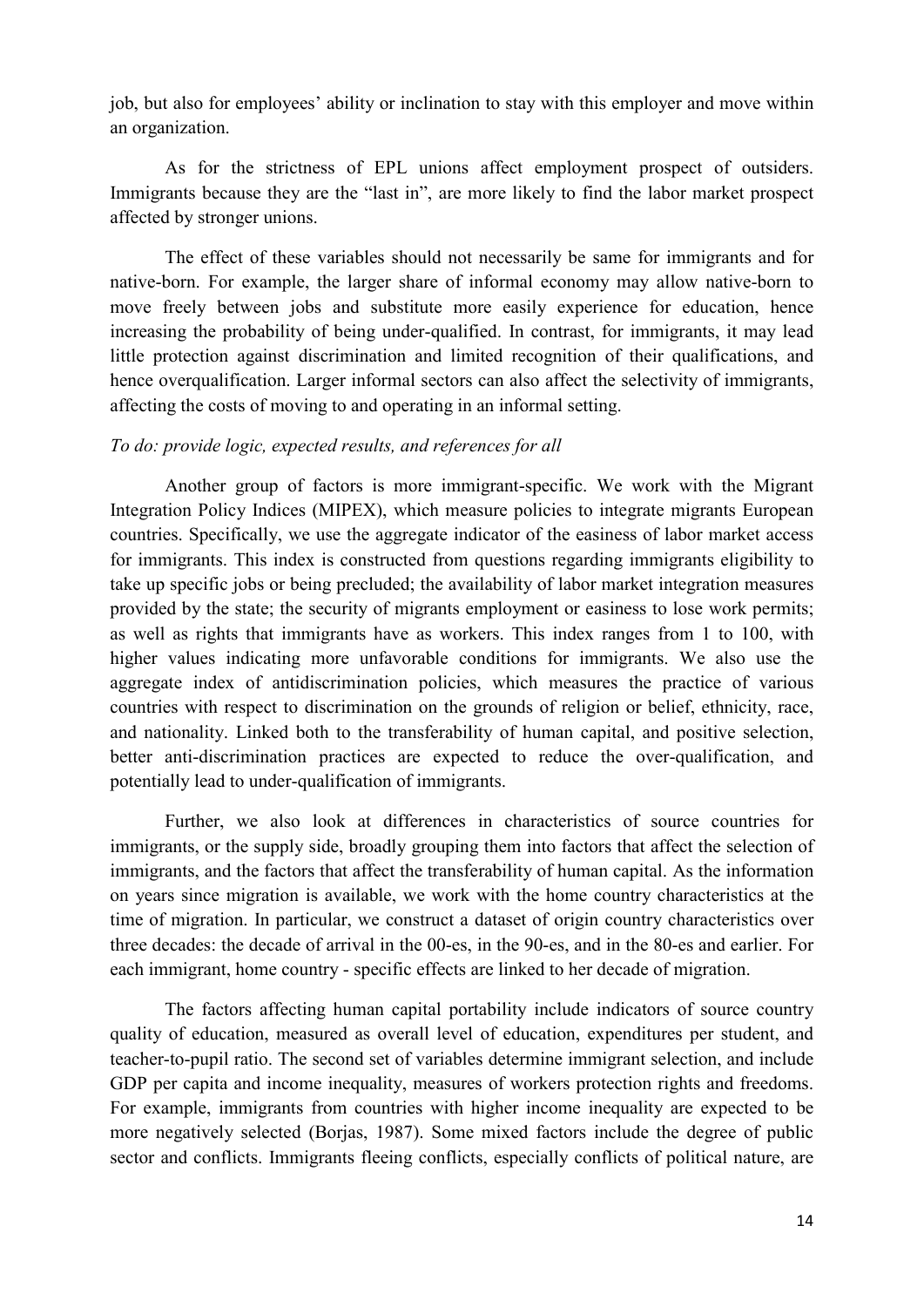particularly known to be both positively selected, and having low portability of their qualifications; as a result, they exhibit significant over-qualification (Chiswick et al, 2002).

Tables 6 and 7 summarize the results of multinomial logit estimations for immigrants and native-born, in which we include one home/host characteristic at a time, controlling for individual characteristics, industry, sector, time, and dyadic effects.

One of the critics to these estimations is that each country characteristic may actually work as a country dummy, capturing all other unobserved effects, and also restraining the relationship between this characteristic and the outcome of interest be linear. To address this concern, we employ the procedure used by Blau (1991), Card and Krueger (1992), and Fernandez and Fogli (2005), which consists in collecting vectors of coefficients on home and host country fixed effects from individual-level estimations, and then regressing these vectors on home and host country indicators. Formally, let the  $M<sup>j</sup><sub>idst</sub>$  represent the probability to be in *j* education category for a worker *i*, residing in destination country *d*, born in source country *s*, and having migrated in the decade *t* (for native-born, there are only *i* and *d* effects).

Assume that the mismatch is determined by the equation of the form:

$$
\left(M_{idst}^j \middle| Y_{idst}\right) = \frac{e^{\beta_j Y_{idst}}}{\sum_{j=1}^3 e^{\beta_j Y_{idst}}}, \quad i = 1, ..., n; j = 1, ..., 3 \tag{1}
$$

with  $Y_{i\text{ikt}} = X_{i\text{ikt}}\beta + \partial_d + k_{\text{st}} + \Delta_{\text{ds}}\gamma + \varepsilon_{\text{idst}}$ 

where  $X_{iikt}$  is a set of individual socio-economic characteristics as before;  $\partial_d$  is a fixed effect for the country of current residence;  $k_{st}$  is a migration decade - specific fixed effect for the country of birth;  $\Delta_{ds}$  is a set of country-pair (dyadic) effects, which in our case include distance between capitals, common language, being a former colony, being one country in the past; and  $\varepsilon_{\text{idx}}$  is a stochastic error term.

Then, one may analyze the impact of country-specific effects on the variation in the country-fixed-effect coefficient, by estimating, for host country effects:

$$
\partial_d = \alpha_d + A_d b + B_d c
$$

where  $A_d$ , is a vector of general labour market characteristics, and  $B_d$  is a vector of immigrant-specific effects.

In the same fashion, the role of host country effects can be assessed by estimating 
$$
k_{st} = \alpha_{st} + C_{st}b + D_{st}c
$$

where  $C_{st}$ , are factors that affect the selection of immigrants, and  $D_{st}$  are the factors that affect the transferability of human capital.

Tables 8-9 summarizes the results of second-stage regressions, fitted to the estimated destination country effects. We do separate estimations for native-born; immigrants; immigrants with a split by tenure at destination; and immigrants by type of origin country.

From Table 8A, country-specific fixed effects have little significant variation for overqualification; while they vary substantially for under-qualification.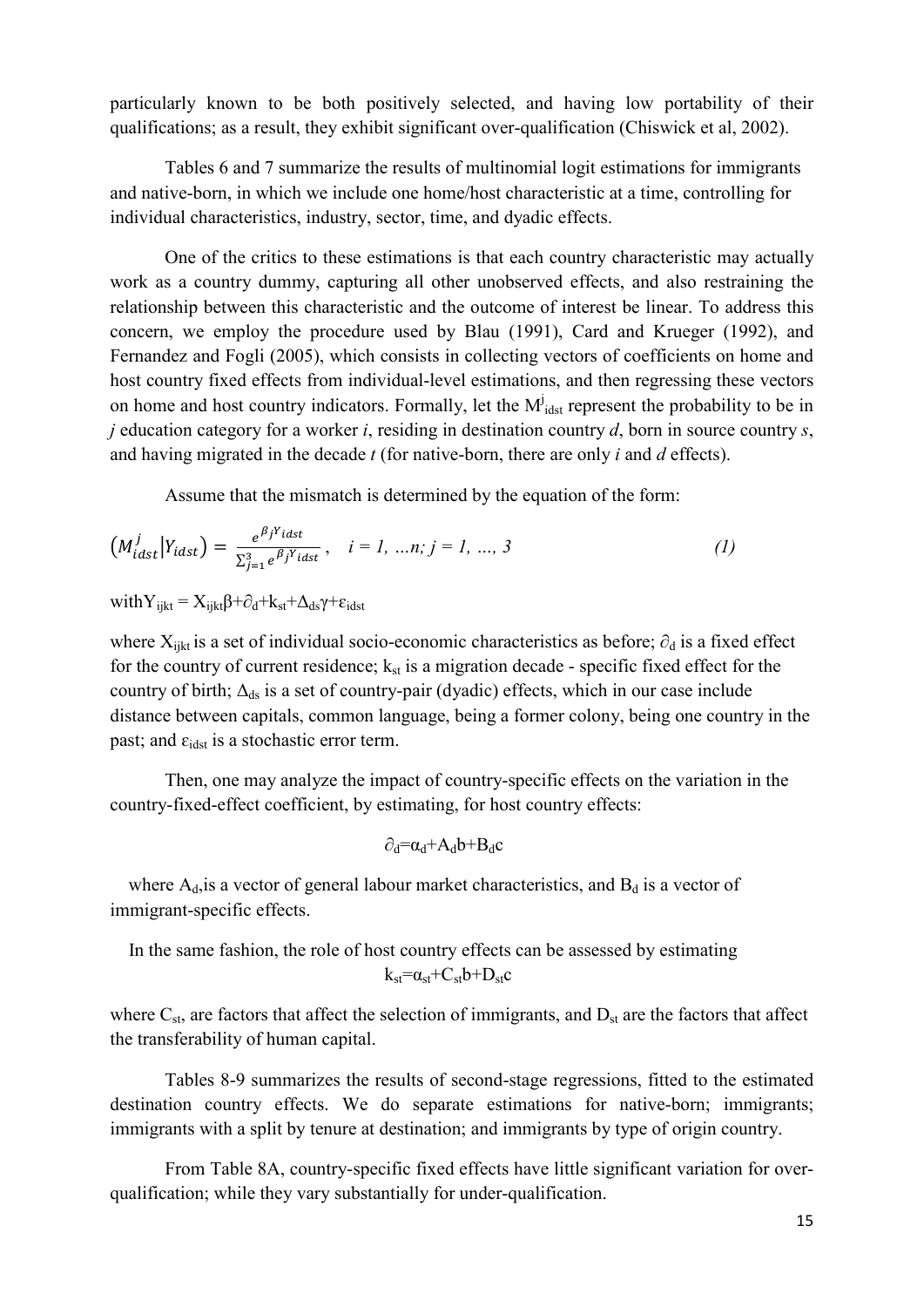Looking at what country-specific indicators determine these variations (Table 8B), we see that the degree of shadow economy is negatively correlated with under qualification, especially for immigrants from non-OECD countries and with less than 20 years at destination. Degree of income inequality is important for both under-and over-education of native-born. The level of education matters. Unemployment does not seem to affect the mismatch, while the trade union coverage does. For immigrants, but not for native-born, all policies of labour market integration are important predictors of the match; and mostly so for immigrants with a long duration at destination.

Table 9 summarizes the analysis of home-country effects. We find that home country characteristics mainly affect the degree of over-qualification, and to a lesser extent of underqualification, consistently with the theories on selectivity and human capital portability theories.

*Our current work: exploring these results further and commenting on them.* 

#### *References (to complete)*

Amuedo-Dorantes, Catalina, and Sara de la Rica, 2006. Labor Market Assimilation of Recent Immigrants in Spain. IZA WP.

Barrett, Alan, and David Duffy. 2007. Are Ireland's Immigrants Integrating into its Labour Market? IZA DP No. 2838.

Blau, Francine, and Lawrence Kahn, 1992. The Gender Earnings Gap: Learning from International Comparisons. The American Economic Review, Vol. 82, No. 2, Papers and Proceedings of the Hundred and Fourth Annual Meeting of the American Economic Association (May, 1992), pp. 533-538.

Borjas, George, 1985. "Assimilation, Changes in Cohort Quality, and the Earnings of Immigrants". Journal of Labor Economics, 3. pp: 463-89.

Borjas, George, 1995. "Assimilation and Changes in Cohort Quality Revisited: What Happened to Immigrant Earnings in the 1980s?" Journal of Labor Economics, 13, PP. 201-45.

Chevalier, Arnaud, 2003. Measuring Over-education. Economica. 70, pp. 509-531.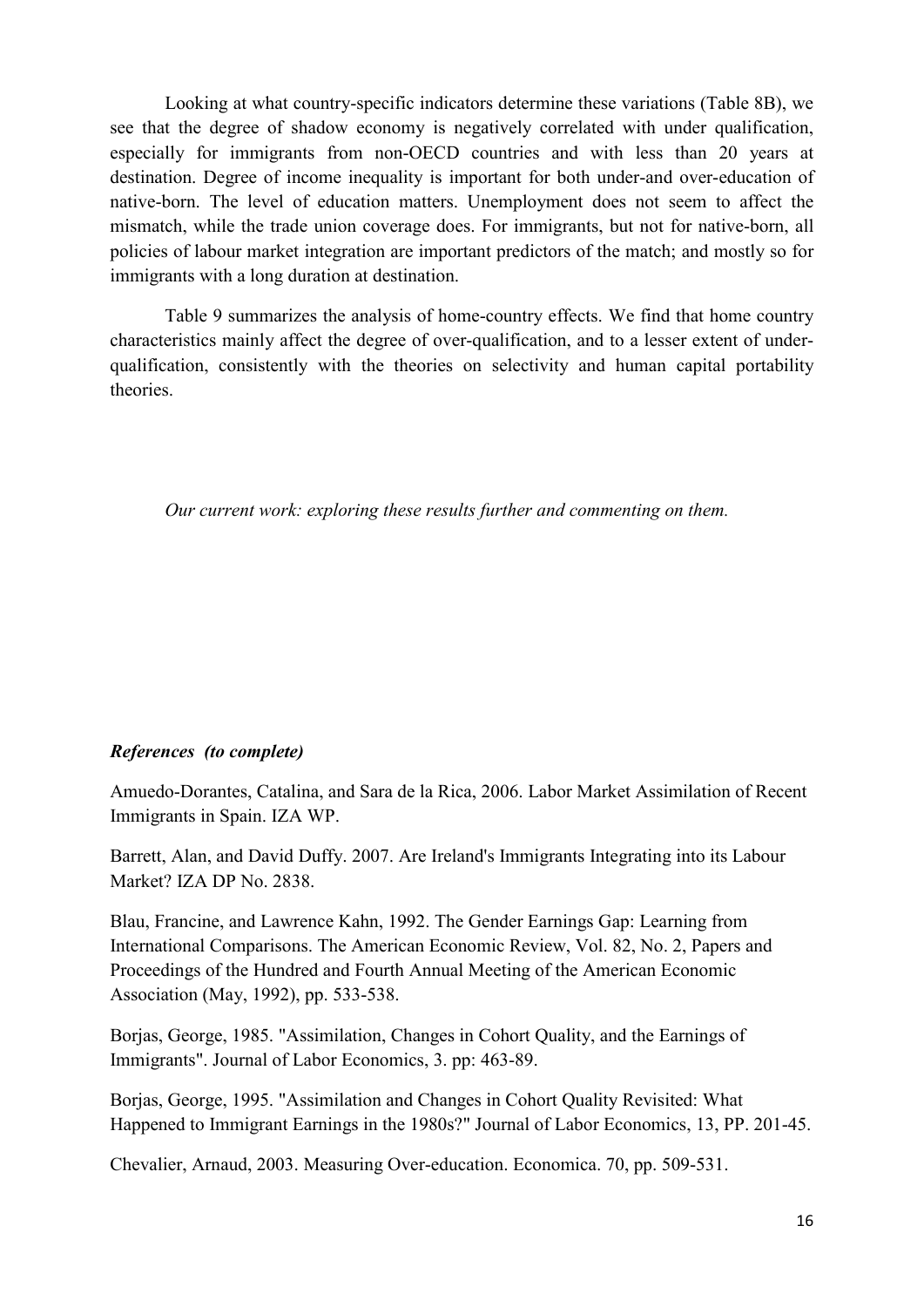Chiswick, Barry, 1978. The Effect of Americanisation on the Earnings of Foreign-Born Men. Journal of Political Economy, 1978, 86, pp. 987-921.

Chiswick, Barry, 2002. Longitudinal Analysis of Immigrant Occupational Mobility: A Test of the Immigrant Assimilation Hypothesis. IZA DP 452.

Chiswick, Barry, 1999. Are Immigrants Favorably Self-Selected? The American Economic Review, Vol. 89, No. 2, pp. 181 -185.

Chiswick, Barry, and Miller, Paul, 2009. "Educational Mismatch: Are High-Skilled Immigrants Really Working at High-Skilled Jobs and the Price They Pay If They Aren't?" IZA DP No. 4280.

Cohen, Daniel, and Marcelo Soto, "Growth and Human Capital : Good Data, Good Results", Journal of Economic Growth, 12:51-76, 2007.

Fernandez, Christina, and Carolina Ortega, 2006. Labor Market Assimilation of Immigrants in Spain: Employment at the Expense of Bad Job-Matches? FEDEA WP 2006-21.

Friedberg, Rachel, 2000. You Can't Take it with You? Immigrant Assimilation and Portability of Human Capital. Journal of Labor Economics, Vol. 18, no 2, pp. 221-251.

Green, David, 1999. Immigrant Occupational Attaintment: Assimilation and Mobility over Time. Journal of Labor Economics. Vol. 17, no 1, pp. 49-79.

McGoldrick, KimMarie and John Robst, 1996. Gender Differences in Overeducation: A Test of the Theory of Differential O verqualification. The American Economic Review, Vol. 86, No. 2, Papers and Proceedings of the Hundredth and Eighth Annual Meeting of the American Economic Association San Francisco, CA, January 5-7, 1996 (May, 1996),pp. 280-284.

OECD Statistics Portal, available online: https://stats.oecd.org/WBOS/index.aspx

Wheatley, Stephen, 1998. The Employment Adjustment of Male Immigrants in England.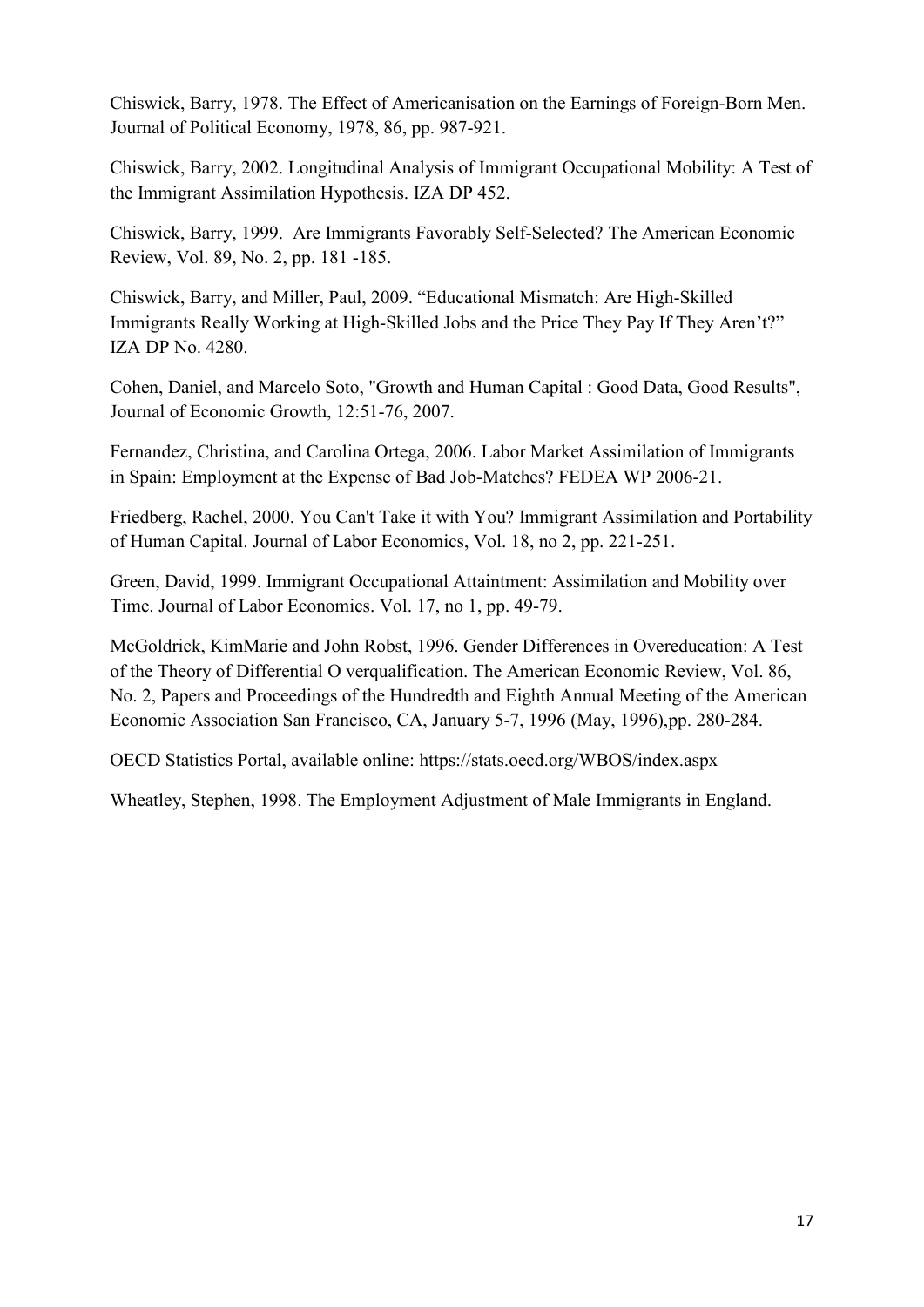|           | Native-born as % of the<br>sample | First-<br>generation<br>immigrants as<br>$%$ of the<br>sample | Immigrants with<br>over 20 years of<br>residence, % of<br>first-generation<br>immigrants | Second<br>generation<br>immigrants<br>as % of the<br>sample | Total<br>number of<br>observations |
|-----------|-----------------------------------|---------------------------------------------------------------|------------------------------------------------------------------------------------------|-------------------------------------------------------------|------------------------------------|
| AT        | 85,28                             | 5,76                                                          | 38,14                                                                                    | 8,96                                                        | 6150                               |
| BE        | 83,77                             | 6,52                                                          | 51,27                                                                                    | 9,71                                                        | 6046                               |
| <b>CH</b> | 70,80                             | 16,29                                                         | 45,82                                                                                    | 12,91                                                       | 6607                               |
| DE        | 86,14                             | 6,64                                                          | 32,96                                                                                    | 7,22                                                        | 9366                               |
| DK        | 91,79                             | 3,55                                                          | 38,42                                                                                    | 4,67                                                        | 4992                               |
| ES        | 91,23                             | 6,96                                                          | 5,35                                                                                     | 1,81                                                        | 5907                               |
| FI        | 97,53                             | 0,96                                                          | 11,29                                                                                    | 1,51                                                        | 6437                               |
| <b>FR</b> | 82,99                             | 5,69                                                          | 67,05                                                                                    | 11,33                                                       | 6083                               |
| <b>GB</b> | 85,11                             | 6,76                                                          | 38,39                                                                                    | 8,13                                                        | 6815                               |
| <b>GR</b> | 87,00                             | 8,06                                                          | 9,31                                                                                     | 4,95                                                        | 3599                               |
| IE        | 91,25                             | 5,01                                                          | 28,05                                                                                    | 3,75                                                        | 4913                               |
| LU        | 56,39                             | 26,30                                                         | 39,42                                                                                    | 17,30                                                       | 2768                               |
| NL        | 87,20                             | 6,52                                                          | 50,71                                                                                    | 6,28                                                        | 6438                               |
| NO        | 90,73                             | 5,02                                                          | 32,46                                                                                    | 4,25                                                        | 6071                               |
| PT        | 93,31                             | 4,43                                                          | 27,45                                                                                    | 2,26                                                        | 5752                               |
| <b>SE</b> | 82,56                             | 8,39                                                          | 49,54                                                                                    | 9,05                                                        | 6473                               |

## **Table A1. Sample Statistics: Focus on Destination Countries**

## **Table A2. Sample Statistics: Focus on Origin Countries**

| Largest countries of immigrant origin                                                         |  | DE IT PT FR TR GB PL RU MA FI           |  |  |  |
|-----------------------------------------------------------------------------------------------|--|-----------------------------------------|--|--|--|
| Largest countries of immigrant origin, % of all first-<br>generation immigrants in the sample |  | 7,7 5,2 5,1 4,6 4,4 3,9 3,4 2,9 2,9 2,3 |  |  |  |
| Largest countries of non-EU-15 immigrant origin                                               |  |                                         |  |  |  |
| Largest countries of non-EU-15 immigrant origin in                                            |  | TR PL RU MA AL BA RO BR DZ IN           |  |  |  |
| Europe, % of first-generation immigrants                                                      |  | 4,4 3,4 2,9 2,9 1,9 1,8 1,8 1,5 1,4 1,4 |  |  |  |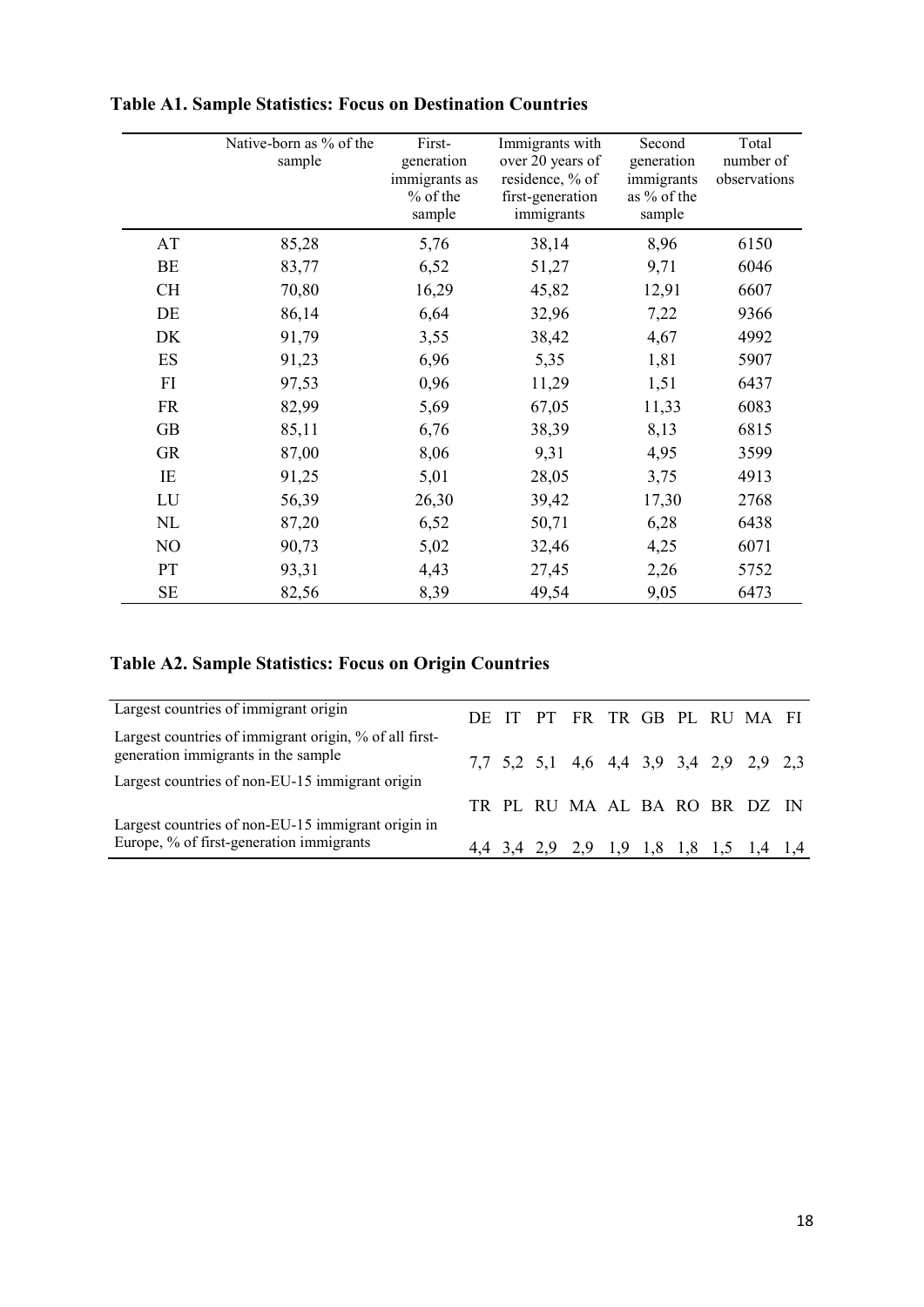# Table A3. Incidence of Over- Under- and Correctly- Matched among Native-born and **Immigrants, Age 16-65, 4 rounds of the ESS**

| Self-Reported             |                          |                                                 |                  |                          |                  |                  |                  |                          |                  |
|---------------------------|--------------------------|-------------------------------------------------|------------------|--------------------------|------------------|------------------|------------------|--------------------------|------------------|
| <b>Years of Education</b> | $\mathbf{1}$             | $\overline{2}$                                  | 3                | $\overline{4}$           | 5                | 6                | $\overline{7}$   | 8                        | 9                |
| $\boldsymbol{0}$          | $\overline{\mathcal{A}}$ | $\overline{c}$                                  | 6                | $\mathbf{1}$             | 9                | 10               | 13               | 6                        | 26               |
| $\mathbf{1}$              | 6                        | $\overline{\mathbf{3}}$                         | 5                | $\overline{c}$           | $\overline{4}$   | $\mathbf{1}$     | 14               | $\overline{7}$           | 8                |
| $\overline{c}$            | 5                        | 3                                               | 7                | $\overline{7}$           | 12               | $\overline{7}$   | 10               | $\overline{\mathcal{A}}$ | 13               |
| $\mathfrak{Z}$            | 8                        | 15                                              | 20               | 13                       | 28               | 12               | 22               | 9                        | 31               |
| $\overline{\mathcal{A}}$  | 43                       | 30                                              | 54               | 36                       | 158              | 37               | 243              | 97                       | 246              |
| 5                         | 25                       | 12                                              | 21               | 14                       | 36               | 14               | 41               | 25                       | 52               |
| 6                         | 47                       | 22                                              | 41               | 52                       | 178              | 146              | 253              | 130                      | 209              |
| 7                         | 31                       | 22                                              | 52               | 22                       | 98               | 33               | 110              | 98                       | 144              |
| 8                         | 116                      | 28                                              | 131              | 130                      | 263              | 125              | 315              | 229                      | 316              |
| 9                         | 295                      | 153                                             | 519              | 515                      | 779              | 207              | 690              | 435                      | 542              |
| 10                        | 278                      | 112                                             | 466              | 400                      | 701              | 172              | 588              | 412                      | 478              |
| 11                        | 369                      | 161                                             | 616              | 680                      | 893              | 189              | 760              | 517                      | 533              |
| 12                        | 657                      | 393                                             | 1417             | 1421                     | 1632             | 265              | 1197             | 751                      | 609              |
| 13                        | 512                      | 407                                             | 131              | 980                      | 1027             | 141              | 803              | 422                      | 342              |
| 14                        | 509                      | 554                                             | 1291             | 683                      | 805              | 103              | 591              | 248                      | 204              |
| 14.5                      | $\boldsymbol{0}$         | $\boldsymbol{0}$                                | $\boldsymbol{0}$ | $\boldsymbol{0}$         | $\boldsymbol{0}$ | $\boldsymbol{0}$ | $\mathbf{1}$     | $\boldsymbol{0}$         | $\boldsymbol{0}$ |
| 15                        | 590                      | 1019                                            | 1408             | 505                      | 606              | 91               | 368              | 156                      | 141              |
| 16                        | 570                      | 1423                                            | 1253             | 394                      | 346              | 46               | 218              | 79                       | 86               |
| 17                        | 522                      | 1643                                            | 1003             | 244                      | 230              | 27               | 102              | 42                       | 53               |
| 18                        | 458                      | 1509                                            | 675              | 194                      | 136              | 18               | 70               | 28                       | 30               |
| 18.5                      | $\boldsymbol{0}$         | $\mathbf{1}$                                    | $\boldsymbol{0}$ | $\boldsymbol{0}$         | $\boldsymbol{0}$ | $\boldsymbol{0}$ | $\boldsymbol{0}$ | $\boldsymbol{0}$         | $\boldsymbol{0}$ |
| 19                        | 212                      | 872                                             | 325              | 83                       | 79               | $8\,$            | 31               | 15                       | 12               |
| 20                        | 247                      | 846                                             | 297              | 84                       | 54               | 5                | 29               | 12                       | 19               |
| 21                        | 60                       | 319                                             | 94               | 22                       | 14               | $\mathbf{1}$     | 9                | $\mathbf{1}$             | $\overline{2}$   |
| 22                        | 57                       | 237                                             | 57               | 19                       | 12               | $\mathbf{2}$     | $\mathfrak{Z}$   | $\mathbf{1}$             | $\overline{2}$   |
| 23                        | 37                       | 143                                             | 33               | 8                        | 6                | $\boldsymbol{0}$ | $\overline{c}$   | $\overline{2}$           | $\mathbf{1}$     |
| 24                        | 16                       | 95                                              | 15               | $\overline{\mathcal{L}}$ | 9                | $\boldsymbol{0}$ | $\boldsymbol{0}$ | $\mathbf{1}$             | $\overline{2}$   |
| 25                        | 26                       | 81                                              | 28               | 5 <sup>1</sup>           | $\overline{4}$   | $\mathbf{1}$     | 4                | $\overline{1}$           | $\boldsymbol{0}$ |
| <b>Mean</b>               | 14,28                    | 16,72 14,16 12,78 12,00 10,67 11,28 11,01 10,24 |                  |                          |                  |                  |                  |                          |                  |
| <b>Mode</b>               | 12                       | 17                                              | 12               | 12                       | 12               | 12               | 12               | 12                       | 12               |
| <b>Total Obs</b>          | 5700                     | 10105                                           | 11144            | 6518                     | 8119             | 1661             | 6487             | 3728                     | 4101             |

## *ISCO 1-Digit Classification of Occupations*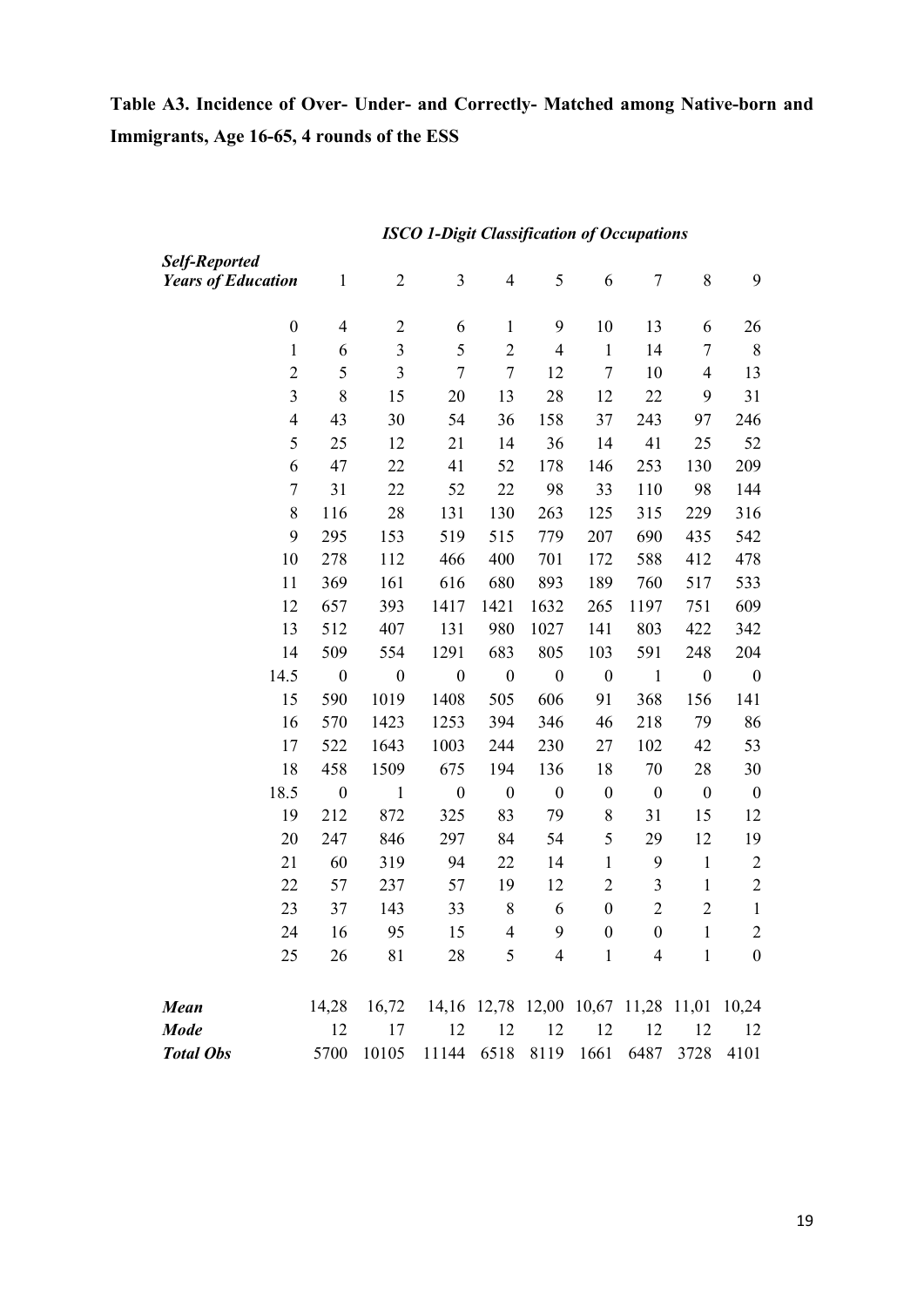# Table A4. Incidence of Over- Under- and Correctly- Matched among Native-born and **Immigrants, Age 16-65, 4 rounds of the ESS**

|    |                                                             | %under         | %matched       | $%$ over       | $%$ of<br>individuals<br>employed in<br>this sector |
|----|-------------------------------------------------------------|----------------|----------------|----------------|-----------------------------------------------------|
|    | ISCO All occupations                                        | 13,36          | 72,83          | 13,81          |                                                     |
|    |                                                             | 15,46          | 64,36          | 20,18          |                                                     |
|    | 11 Legislators and senior officials                         | 14,05          | 72,43          | 13,51          | 0,25                                                |
|    |                                                             | 12,50          | 37,50          | 50,00          | 0, 13                                               |
|    | 12 Corporate managers                                       | 14,35          | 72,19          | 13,46          | 4,83                                                |
|    |                                                             | 11,01          | 71,81          | 17,18          | 3,88                                                |
|    | 13 Managers of small enterprises                            | 14,58          | 69,73          | 15,69          | 3,54                                                |
|    |                                                             | 13,62          | 69,48          | 16,90          | 3,77                                                |
|    | Physical, mathematical and engineering                      | 15,59          | 71,37          | 13,04          | 3,19                                                |
|    | 21 science professionals                                    | 8,84           | 68,37          | 22,79          | 3,67                                                |
|    | 22 Life science and health professionals                    | 13,63          | 71,95          | 14,42          | 1,93                                                |
|    |                                                             | 8,73           | 71,43          | 19,84          | 2,27                                                |
| 23 | Teaching professionals                                      | 11,33          | 75,68          | 12,98          | 5,01                                                |
|    |                                                             | 14,93          | 58,21          | 26,87          | 3,47                                                |
|    | 24 Other professionals                                      | 15,67          | 71,78          | 12,55          | 4,83                                                |
|    |                                                             | 9,24           | 70,28          | 20,48          | 4,31                                                |
| 31 | Physical and engineering science<br>associate professionals | 14,64          | 70,12          | 15,24          | 3,96                                                |
|    |                                                             | 16,09          | 57,47          | 26,44          | 3,09                                                |
|    | Life science and health associate                           |                |                |                |                                                     |
|    | 32 professionals                                            | 13,03          | 74,42          | 12,55          | 3,25                                                |
|    |                                                             | 7,19           | 72,46          | 20,36          | 3,00                                                |
| 33 | Teaching associate professionals                            | 16,05          | 70,86          | 13,10          | 1,70                                                |
|    |                                                             | 7,58           | 72,73          | 19,70          | 1,16                                                |
| 34 | Other associate professionals                               | 13,71          | 71,72          | 14,57          | 8,80                                                |
|    |                                                             | 10,34          | 65,52          | 24,14          | 6,45                                                |
|    | 41 Office clerks                                            | 12,06<br>11,46 | 75,31<br>67,56 | 12,63<br>20,98 | 9,63<br>7,17                                        |
|    | 42 Customer services clerks                                 | 13,68          | 71,81          | 14,50          | 2,62                                                |
|    |                                                             | 10,78          | 68,63          | 20,59          | 1,79                                                |
|    | 51 Personal and protective services workers                 | 14,90          | 70,98          | 14,12          | 10,42                                               |
|    |                                                             | 15,08          | 64,87          | 20,06          | 12,49                                               |
|    | 52 Models, salespersons and demonstrators                   | 13,68          | 72,31          | 14,01          | 5,96                                                |
|    |                                                             | 15,44          | 61,78          | 22,78          | 4,56                                                |
|    | 61 Skilled agricultural and fishery workers                 | 10,84          | 74,33          | 14,83          | 3,03                                                |
|    |                                                             | 19,35          | 53,23          | 27,42          | 1,05                                                |
|    | 71 Extraction and building trades workers                   | 13,01          | 74,17          | 12,82          | 4,52                                                |
|    |                                                             | 20,70          | 65,84          | 13,47          | 6,77                                                |
|    | Metal, machinery and related trades                         |                |                |                |                                                     |
| 72 | workers                                                     | 11,73          | 73,62          | 14,65          | 4,10                                                |
|    |                                                             | 17,57          | 66,53          | 15,90          | 4,03                                                |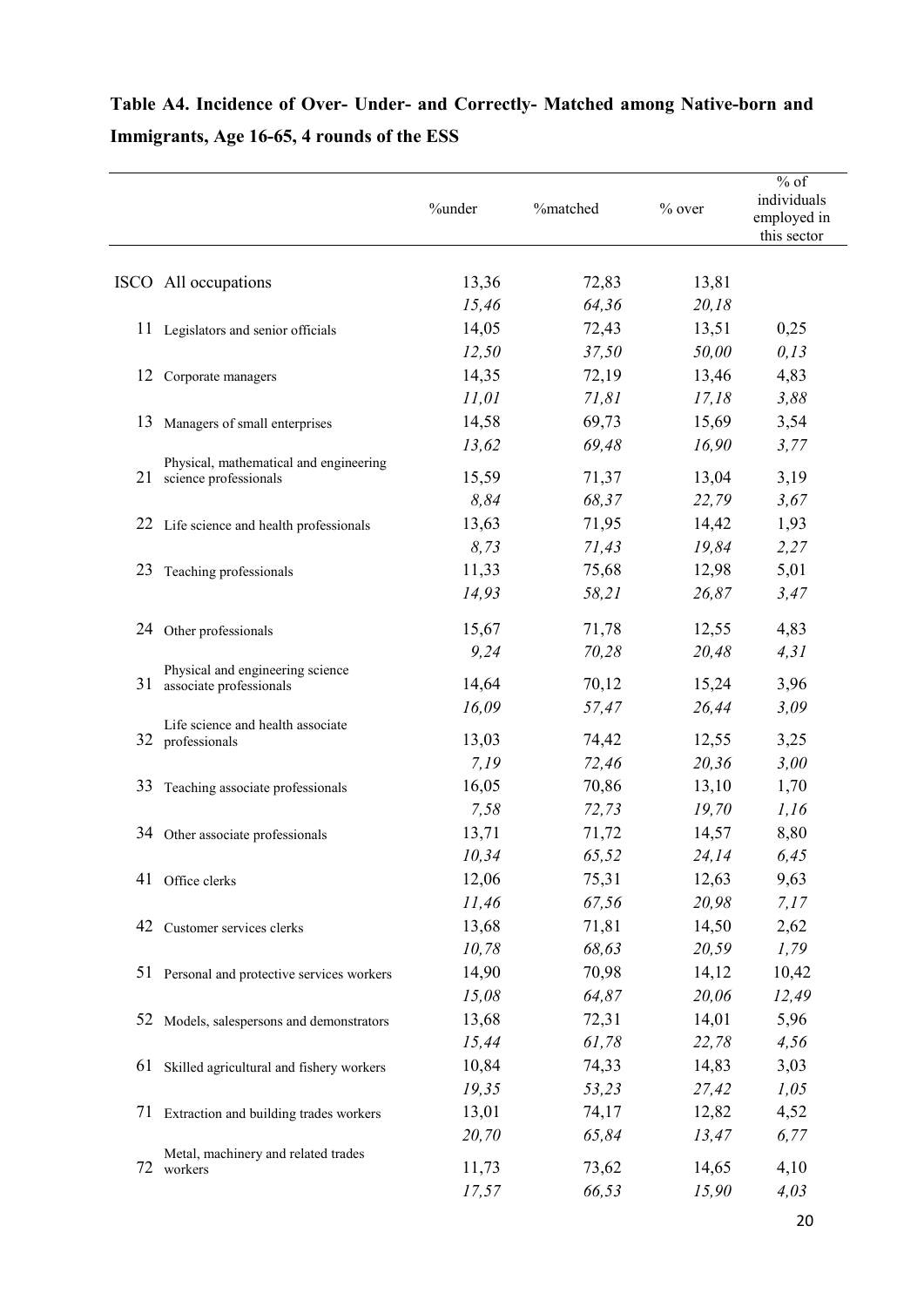| 73 | Precision, handicraft, printing and<br>related trades workers     | 12,30 | 72,42 | 15,28 | 0,70  |
|----|-------------------------------------------------------------------|-------|-------|-------|-------|
|    |                                                                   | 18,60 | 62,79 | 18,60 | 0,75  |
| 74 | Other craft and related trades workers                            | 10,33 | 74,97 | 14,71 | 2,04  |
|    |                                                                   | 21,49 | 59,50 | 19,01 | 2, 11 |
| 81 | Stationary plant and related operators                            | 12,43 | 73,71 | 13,85 | 0,77  |
|    |                                                                   | 20,37 | 64,81 | 14,81 | 0,91  |
| 82 | Machine operators and assemblers                                  | 11,50 | 74,41 | 14,09 | 2,86  |
|    |                                                                   | 21,07 | 57,02 | 21,90 | 4,13  |
| 83 | Drivers and mobile plant operators                                | 17,26 | 68,52 | 14,22 | 3,08  |
|    |                                                                   | 18,62 | 60,11 | 21,28 | 3,37  |
| 91 | Sales and services elementary<br>occupations                      | 10,53 | 76,57 | 12,90 | 6,04  |
|    |                                                                   | 22,14 | 58,25 | 19,61 | 11,55 |
| 92 | Agricultural, fishery and related<br>labourers                    | 14,88 | 70,50 | 14,62 | 0,52  |
|    |                                                                   | 9,76  | 68,29 | 21,95 | 0,70  |
| 93 | Labourers in mining, construction,<br>manufacturing and transport | 12,23 | 72,82 | 14,95 | 2,43  |
|    |                                                                   | 21,94 | 62,24 | 15,82 | 3,43  |

 $\mathcal{L}^{\mathcal{L}}$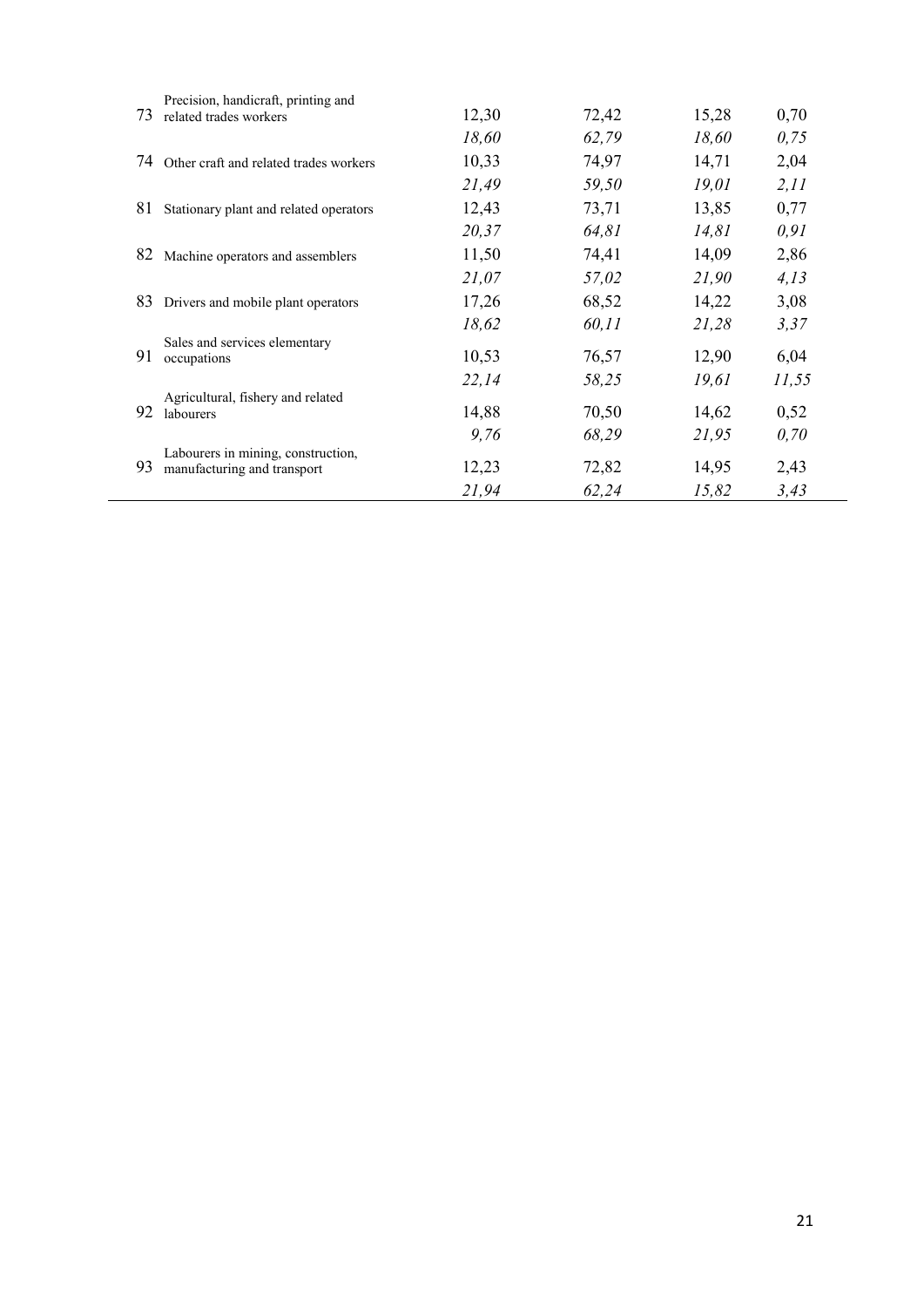#### **Figure A1. Distribution of 7ative-born and Immigrants Across Occupations**

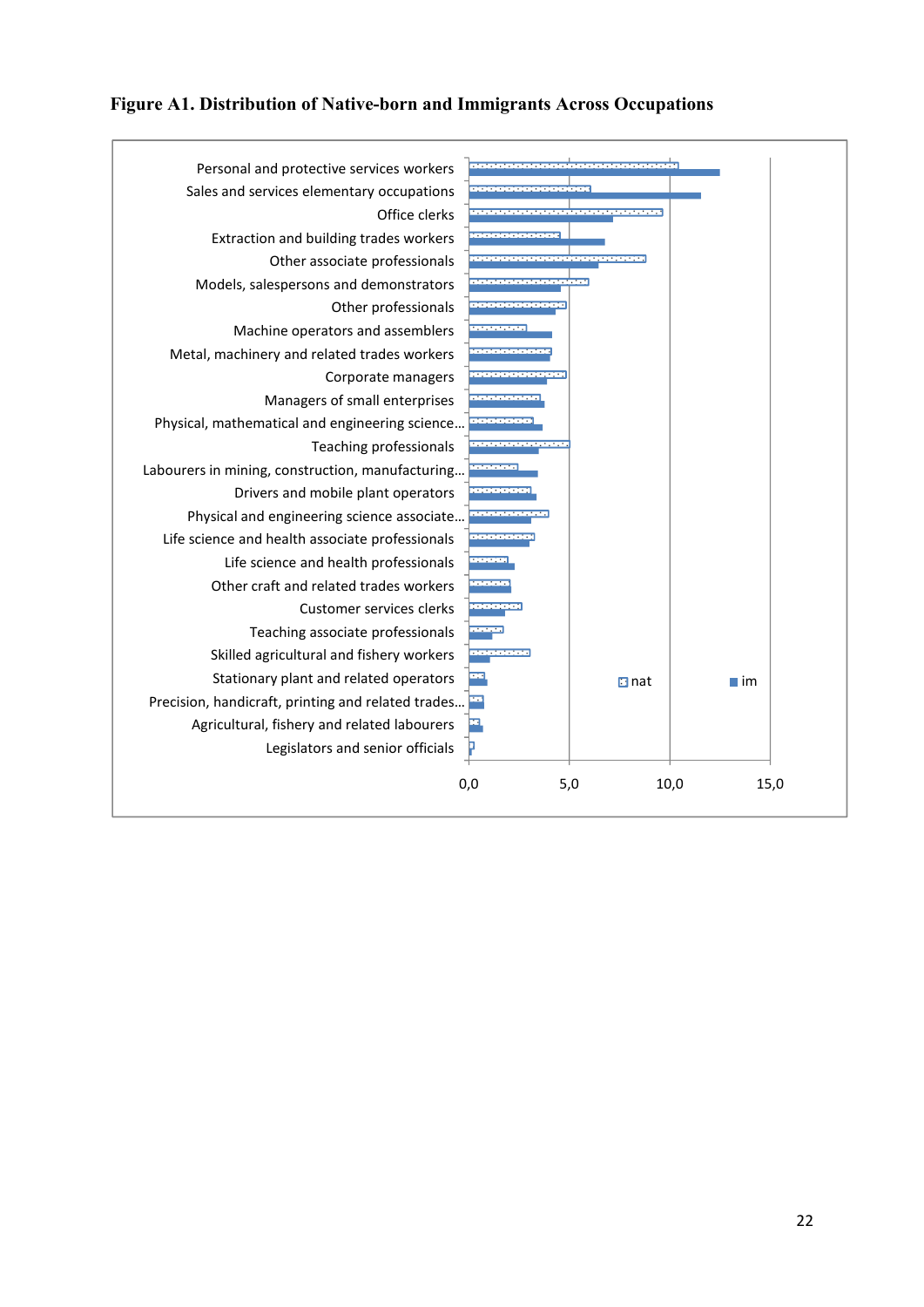#### *Appendix Table A5. Variables' Definition and Data Sources*

*Dependent Variable*  Mismatch: 1 – if under-educated; 2 – if perfectly matched, 3 – if over-educated

*Individual characteristics* 

Exp – experience, created as age minus education minus six

Exp2 – experience squared

Male – dichotomous variable equal one if individual is male

Immigr – dichotomous variable equal to one if individual is foreign-born

Official language spoken at home – dichotomous variable equal one if an individual names any official language of the country of residence as the first choice of the language spoken at home

Ethnic minority – dichotomous variable equal to one if an individual belongs to ethnic minority of the country

#### *Country Characteristics:*

Gini Gini coefficient UN Statistics Division

Educ Average years of schooling in the population aged 15+ Cohen and Soto, 2007

Teacher-to-pupil ratio in 1990-es Quality of education indicator World Bank Development Indicators (WBDI) Trade union coverage OECD statistics

GRR Gross replacement rates OECD statistics

EPL Employment protection legislation index OECD + Tonin (2007)

Shadow Economy Percent of GDP produced in the informal sector Schneider(2007)

Eligibility Index, from 0 to 100 %. Are immigrants excluded from taking some jobs? 0% - critically unfavourable; 41-59% - half way to best practise.

Labour Market Integration measures Index, from 0 to 100 %. What is the State doing to help immigrants adjust to the demands of the labour market? 0% - critically unfavourable; 41-59% - half way to best practice Antidiscrimination - Index, from 0 to 100 %. Composite index, which consists of 4 components: 1) is discrimination on the grounds of religion/belief, ethnicity/race and nationality punished? 2) In which areas of life does anti-discrimination law apply? 3) Enforcement: Are victims encouraged to bring forward the case? 4) – equality policies: what roles can equality bodies and the state play? 0% - critically unfavourable; 41-59% - half way to best practise.

Access to nationality for immigrants - Index, from 0 to 100 %. Composite index, which consists of 4 components: eligibility, acquisition conditions, security of status, and access to dual nationality. 0% - critically unfavourable; 41-59% - half way to best practise. Source : MIPEX Integration Index, www.integrationindex.eu

#### *Home Country Variables*

PPP GDP per capita: World Bank Development Indicators (WBDI)

Gini coefficient: UN Statistics Division

Government consumption: share of government consumption (WBDI)

Share of agriculture land – WBDI

Empowerement rights index - an additive index constructed from the Foreign Movement, Domestic

Movement,Freedom of Speech, Freedom of Assembly & Association, Workers' Rights, Electoral Self-Determination, and Freedom of Religion indicators. It ranges from 0 (no government respect for these seven rights) to 14 (full government respect for these seven rights). Source: CIRI Database

Protection of workers' rights: indicates the extent to which workers enjoy internationally recognized rights at work, including a prohibition on the use of any form of forced or compulsory labor; a minimum age for the employment of children; and acceptable conditions of work with respect to minimum wages, hours of work, and occupational safety and health. Ranges from 0 to 2: 0 - severely restricted; 2 - fully protected. CIRI Database. Women economic rights: Ranges from 0 to 3.0- no economic rights for women in law; systematic

discrimination based on sex may have been built into law. 3 - all or nearly all of women's economic rights were guaranteed by law and the government fully and vigorously enforces these laws in practice. CIRI Database.

Women political rights: analogous measure. CIRI database Women social rights: analogous measure. CIRI database.

Communist: equal to 1 if country was communist; and zero otherwise.

Civic law: 1 if civic law; 0 if common law. Source: The Citizenship Laws Dataset. Bertocchi and Strozzi, 2009

Oil country: Dummy for oil countries (OPEC countries plus Oman, Angola, Qatar, Bahrain, and Brunei).

Main religion Islam: Dummy for countries with Islam being main religion. Source: ARDA database

Education level: Average years of schooling in population 15+. Source: Cohen and Soto, 2007.

Teachers to pupils ration in primary and in secondary school: WBDI

Share of public expenditure for primary and secondary education: WBDI

Dummy variables for source regions: African, Asian, Latin American, Eastern European, Western Europe, North African, Caribbean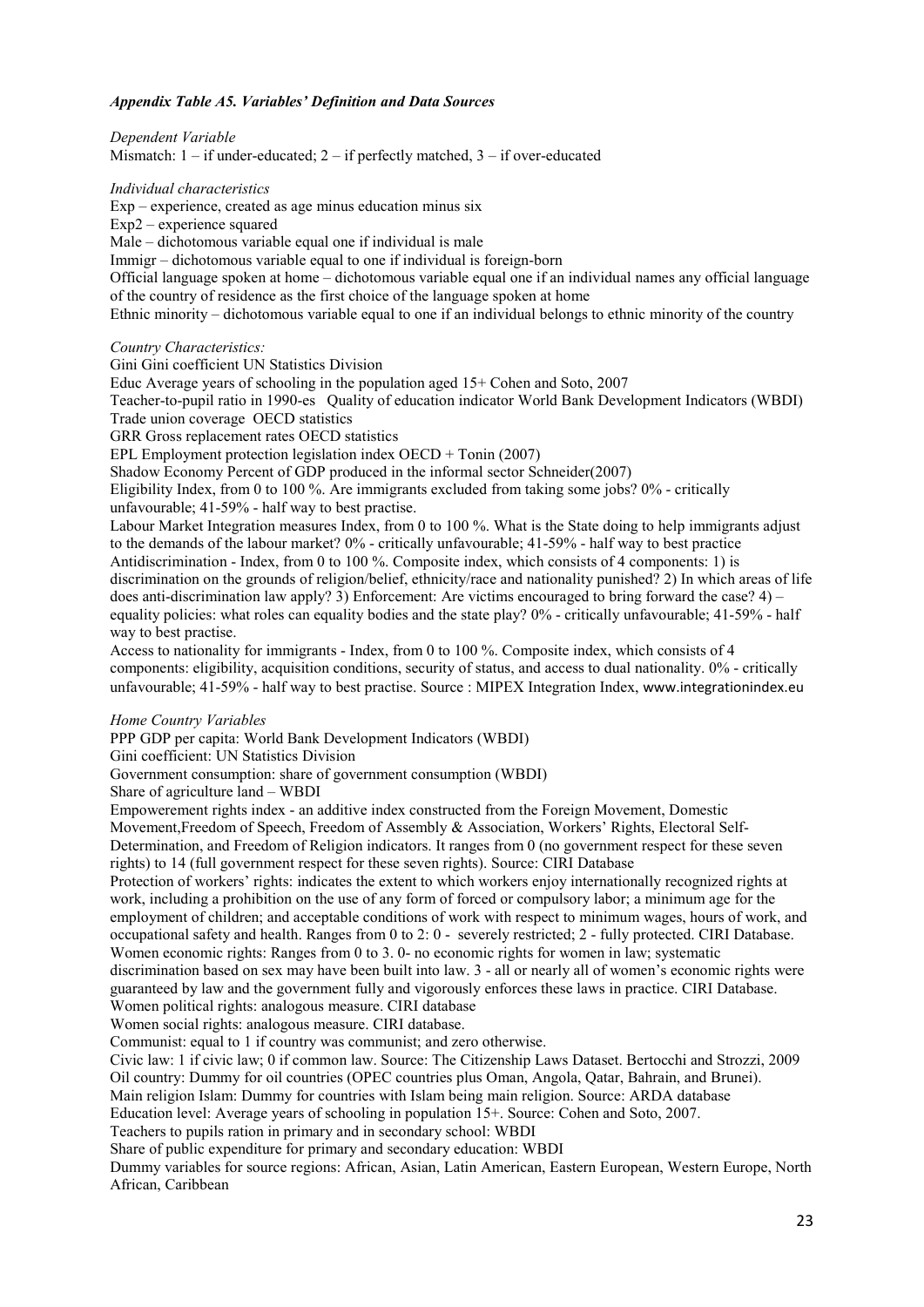*Bilateral effects:*  Distance CEPII geo database Common language Former colony Stock of migrants at destination OECD statistics

*To complete …* 

*Appendix Table A6. Home and Host Country Effects : Descriptive Statistics* 

|                                                                                                                                                       | Mean                    | <b>St. Dev</b>          | Min                  | <b>Max</b>      | N. Obs         |
|-------------------------------------------------------------------------------------------------------------------------------------------------------|-------------------------|-------------------------|----------------------|-----------------|----------------|
| <b>Destination Country Effects:</b>                                                                                                                   |                         |                         |                      |                 |                |
| <b>General State of the Labour Markets:</b>                                                                                                           |                         |                         |                      |                 |                |
| Gini coefficient                                                                                                                                      | 31.27                   | 4.15                    | 24.7                 | 38.5            | 20             |
| Average years of education                                                                                                                            | 11.32                   | 1.36                    | 7.58                 | 13.23           | 17             |
| Teacher-to-pupil ratio, secondary; in the 1990-es                                                                                                     | 12.15                   | 3.30                    | 7.2                  | 18.2            | 17             |
| Trade union coverage                                                                                                                                  | 0.34                    | 0.22                    | 0.08                 | 0.78            | 18             |
| Gross replacement rates (GRR)                                                                                                                         | 28.75                   | 11.62                   | 6                    | 49              | 20             |
| <b>Employment Protection Index (EPL)</b>                                                                                                              | 2.32                    | 0.63                    | 1.1                  | 3.5             | 20             |
| <b>Host Country Variables Specific for</b><br><b>Immigrants:</b><br>Labour market integration<br>Antidiscrimination policies<br>Access to nationality | 45.00<br>61.75<br>46.75 | 33.37<br>20.03<br>14.48 | $\theta$<br>27<br>22 | 100<br>94<br>71 | 20<br>20<br>20 |
| <b>Origin Country effects:</b>                                                                                                                        | To be                   |                         |                      |                 |                |
| Educ<br>GDP pc                                                                                                                                        |                         | filled in               | further              |                 |                |
| <b>OECD</b>                                                                                                                                           |                         |                         |                      |                 |                |
| Worker rights protection index                                                                                                                        |                         |                         |                      |                 |                |
| Teacher-to-pupil ratio                                                                                                                                |                         |                         |                      |                 |                |
| Spending on schooling; secondary                                                                                                                      |                         |                         |                      |                 |                |
| Conflict                                                                                                                                              |                         |                         |                      |                 |                |
|                                                                                                                                                       |                         |                         |                      |                 |                |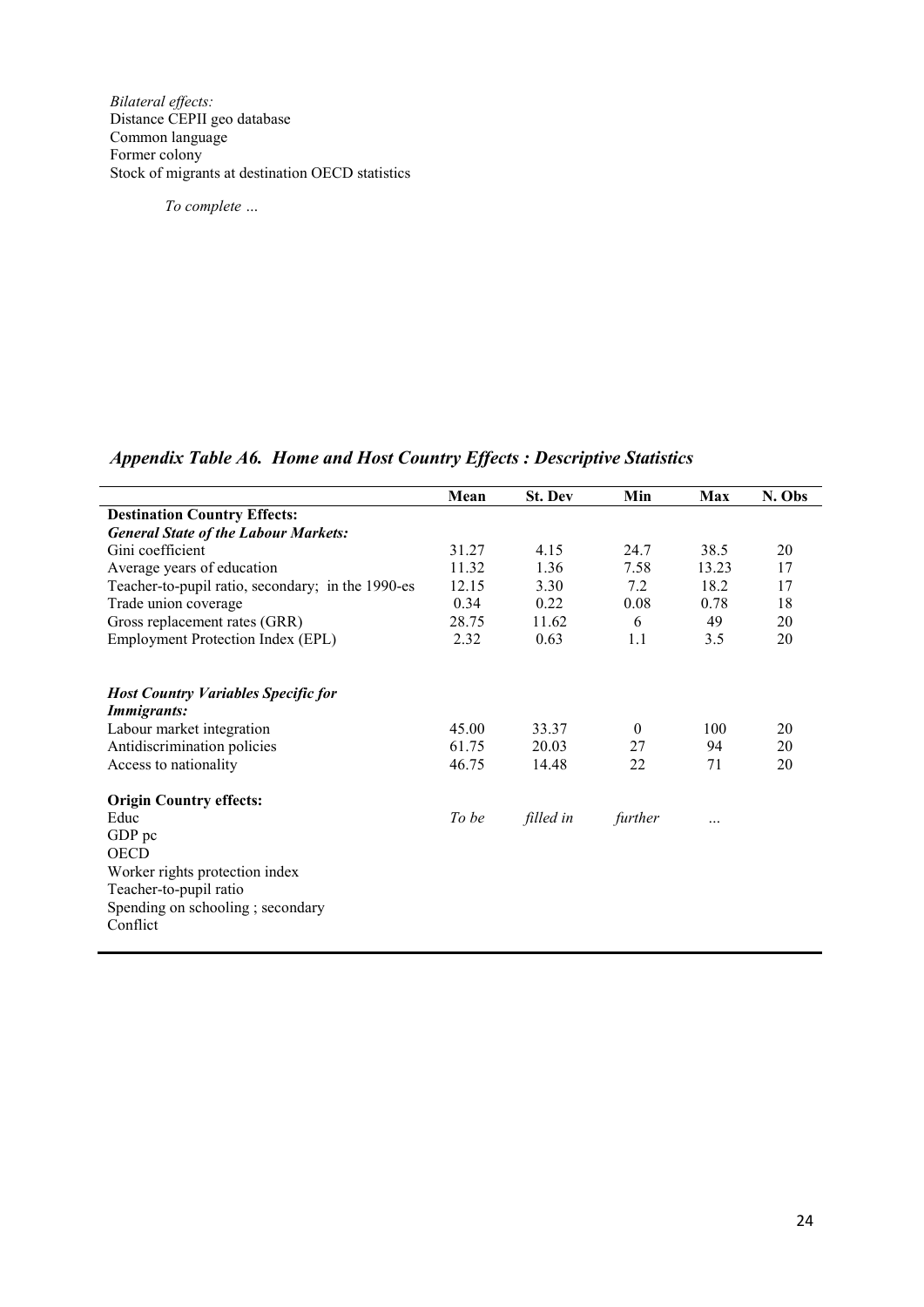|                          |               | Odd ratio: undereducation |                     |                     |             | Odd ratio: overeducation  |                  |                    |  |
|--------------------------|---------------|---------------------------|---------------------|---------------------|-------------|---------------------------|------------------|--------------------|--|
|                          | (1)           | (2)                       | (3)                 | (4)                 | (5)         | (6)                       | (7)              | (8)                |  |
|                          |               | Pooled                    | Pooled              | Foreign             |             | Pooled                    | Pooled           | Foreign            |  |
| <b>VARIABLES</b>         | <b>Native</b> | sample                    | sample              | born                | Native      | sample                    | sample           | born               |  |
| exp                      | 0.0169        | 0.0186                    | 0.0189              | 0.0506**            | $-0.0396**$ | $-0.0392**$               | $-0.0396**$      | $-0.0324$          |  |
|                          | (0.187)       | (0.114)                   | (0.113)             | (0.0147)            | (0.0200)    | (0.0118)                  | (0.0116)         | (0.144)            |  |
| exp2                     | $0.00109***$  | 0.00105***                | $0.00105***$        | 0.000572            | $-0.000511$ | $-0.000497$               | $-0.000496$      | $-0.000450$        |  |
|                          | $(1.53e-06)$  | $(5.06e-07)$              | $(5.87e-07)$        | (0.154)             | (0.165)     | (0.142)                   | (0.144)          | (0.386)            |  |
| immigr                   |               | 0.187                     | 0.192               |                     |             | $0.321***$                | $0.256**$        |                    |  |
|                          |               | (0.147)                   | (0.330)             |                     |             | (0.00197)                 | (0.0373)         |                    |  |
| Duration of<br>residence |               |                           |                     |                     |             |                           |                  |                    |  |
| (years)                  |               |                           |                     |                     |             |                           |                  |                    |  |
| 5 to 10                  |               |                           | 0.0156              | $-0.140$            |             |                           | 0.0988           | 0.00407            |  |
|                          |               |                           | (0.946)             | (0.587)             |             |                           | (0.494)          | (0.979)            |  |
| 10 to 20                 |               |                           | 0.258               | 0.0909              |             |                           | $-0.118$         | $-0.327*$          |  |
|                          |               |                           | (0.181)<br>$-0.161$ | (0.719)<br>$-0.408$ |             |                           | (0.440)<br>0.236 | (0.0780)<br>0.0527 |  |
| more than 20             |               |                           | (0.352)             | (0.119)             |             |                           | (0.125)          | (0.802)            |  |
| male                     | $-0.0980$     | $-0.101$                  | $-0.100$            | $-0.161$            | $0.286***$  | $0.263***$                | $0.264***$       | 0.0420             |  |
|                          | (0.315)       | (0.263)                   | (0.266)             | (0.320)             |             | $(5.88e-09)$ $(1.80e-07)$ | $(1.60e-07)$     | (0.783)            |  |
| Not a citizen            | $0.624**$     | 0.0611                    | 0.0860              | 0.0530              | $-0.179$    | 0.0221                    | 0.00170          | $-0.198$           |  |
|                          | (0.0437)      | (0.735)                   | (0.628)             | (0.844)             | (0.566)     | (0.902)                   | (0.992)          | (0.446)            |  |
| Household                |               |                           |                     |                     |             |                           |                  |                    |  |
| size                     | $0.121***$    | $0.112***$                | $0.113***$          | 0.0420              | $-0.102***$ | $-0.102***$               | $-0.102***$      | $-0.110*$          |  |
|                          | (0)           | (0)                       | (0)                 | (0.498)             | (0)         | (0)                       | (0)              | (0.0781)           |  |
| Married                  | $-0.306***$   | $-0.289***$               | $-0.290***$         | $-0.130$            | $0.377***$  | $0.372***$                | $0.372***$       | $0.367***$         |  |
|                          | $(1.12e-08)$  | $(1.19e-07)$              | $(9.63e-08)$        | (0.585)             | (0)         | (0)                       | (0)              | (0.00208)          |  |
| Memb. of an              |               |                           |                     |                     |             |                           |                  |                    |  |
| ethnic                   |               |                           |                     |                     |             |                           |                  |                    |  |
| minority                 | 0.255         | $0.448***$                | $0.456***$          | $0.648***$          | 0.370       | 0.235                     | 0.234            | 0.0795             |  |
|                          | (0.174)       | (0.00311)                 | (0.00266)           | (0.000326)          | (0.161)     | (0.207)                   | (0.211)          | (0.643)            |  |
| Speak                    |               |                           |                     |                     |             |                           |                  |                    |  |
| official                 |               |                           |                     |                     |             |                           |                  |                    |  |
| language                 | $-0.171$      | $-0.387***$               | $-0.356***$         | $-0.536***$         | 0.00632     | 0.108                     | 0.0851           | 0.115              |  |
|                          | (0.412)       | (0.000624)                | (0.00193)           | (0.000217)          |             |                           |                  |                    |  |
| Observations             | 51346         | 55375                     | 55353               | 4011                | 51346       | 55375                     | 55353            | 4011               |  |

## *Table 3*

Notes : White robust standard errors clustered on country of birth in pare \*\*\* p<0.01, \*\* p<0.05, \* p<0.1

All regressions include a full set of time dummies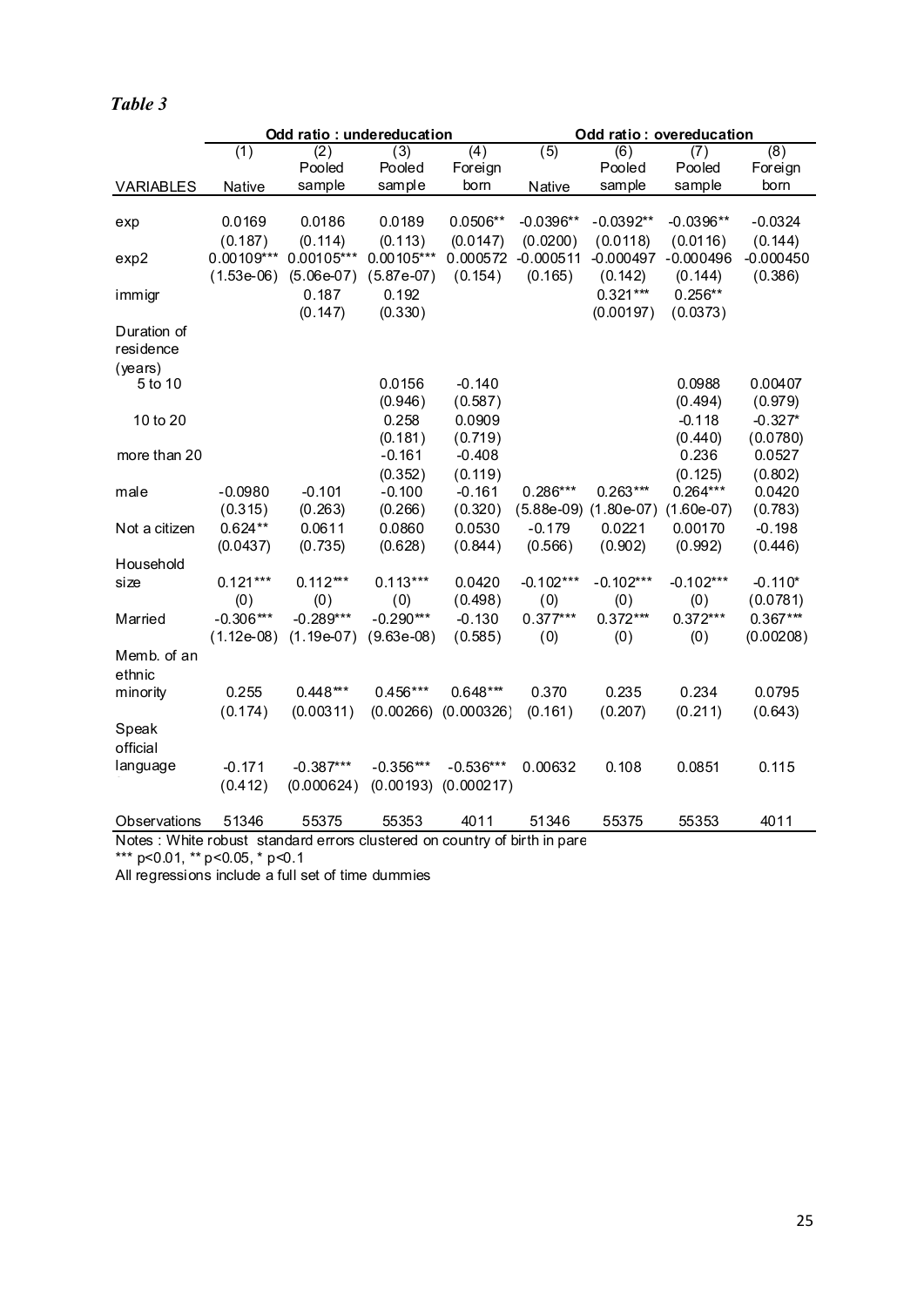|                            |                              | Panel A: Host country FE   |                            |                         | Panel B: Host country and industry FE |                             |                            |                        |  |
|----------------------------|------------------------------|----------------------------|----------------------------|-------------------------|---------------------------------------|-----------------------------|----------------------------|------------------------|--|
|                            |                              | Undereducation             |                            | <b>Overeducation</b>    |                                       | <b>Undereducation</b>       |                            | Overeducation          |  |
|                            | (1)                          | (2)                        | (3)                        | (4)                     | (5)                                   | (6)                         | (7)                        | (8)                    |  |
| <b>VARIABLES</b>           | Native                       | Foreign<br>born            | Native                     | Foreign<br>born         | Native                                | Foreign<br>born             | Native                     | Foreign<br>born        |  |
| exp                        | 0.0164<br>(0.262)            | $0.0383*$<br>(0.0625)      | $-0.0432***$<br>(0.00804)  | $-0.0280$<br>(0.206)    | 0.0181<br>(0.234)                     | $0.0464**$<br>(0.0164)      | $-0.0429**$<br>(0.0144)    | $-0.0248$<br>(0.289)   |  |
| exp2                       | $0.00113***$<br>$(1.16e-05)$ | 0.000803**<br>(0.0286)     | $-0.000444$<br>(0.203)     | $-0.000571$<br>(0.260)  | $0.00112***$<br>$(2.48e-05)$          | $0.000702*$<br>(0.0523)     | $-0.000446$<br>(0.224)     | $-0.000678$<br>(0.221) |  |
| immigr                     |                              |                            |                            |                         |                                       |                             |                            |                        |  |
| 5 to 10                    |                              | $-0.201$<br>(0.468)        |                            | 0.0789<br>(0.606)       |                                       | $-0.190$<br>(0.457)         |                            | 0.0542<br>(0.729)      |  |
| 10 to 20                   |                              | $-0.0580$<br>(0.836)       |                            | $-0.286$<br>(0.121)     |                                       | $-0.0548$<br>(0.824)        |                            | $-0.323*$<br>(0.0948)  |  |
| more than 20               |                              | $-0.491*$<br>(0.0917)      |                            | $-0.0487$<br>(0.828)    |                                       | $-0.442$<br>(0.116)         |                            | $-0.117$<br>(0.616)    |  |
| male                       | $-0.109$<br>(0.266)          | $-0.148$<br>(0.370)        | $0.285***$<br>$(1.04e-09)$ | 0.0624<br>(0.676)       | $-0.121$<br>(0.232)                   | $-0.254$<br>(0.127)         | $0.360***$<br>$(9.86e-08)$ | 0.0292<br>(0.857)      |  |
| Not a citizen              | $0.694**$<br>(0.0249)        | $-0.0339$<br>(0.913)       | $-0.267$<br>(0.416)        | $-0.189$<br>(0.457)     | $0.663**$<br>(0.0201)                 | 0.0488<br>(0.869)           | $-0.128$<br>(0.739)        | $-0.174$<br>(0.497)    |  |
| Household size             | $0.120***$<br>(0)            | 0.0701<br>(0.284)          | $-0.0924***$<br>(0)        | $-0.117*$<br>(0.0568)   | $0.125***$<br>(0)                     | 0.0676<br>(0.300)           | $-0.0885***$<br>(0)        | $-0.112*$<br>(0.0663)  |  |
| Married                    | $-0.307***$<br>$(4.62e-08)$  | $-0.168$<br>(0.472)        | $0.371***$<br>(0)          | $0.359***$<br>(0.00405) | $-0.313***$<br>$(1.89e-0.8)$          | $-0.140$<br>(0.562)         | 0.348***<br>(0)            | 0.370***<br>(0.00633)  |  |
| Member of an               |                              |                            |                            |                         |                                       |                             |                            |                        |  |
| ethnic minority            | 0.284<br>(0.128)             | $0.683***$<br>$(7.47e-05)$ | 0.390<br>(0.156)           | 0.0890<br>(0.609)       | 0.269<br>(0.148)                      | $0.686***$<br>$(3.18e-05)$  | 0.363<br>(0.142)           | 0.129<br>(0.455)       |  |
| Speak official<br>language |                              |                            |                            |                         |                                       |                             |                            |                        |  |
| first at home              | $-0.173$<br>(0.397)          | $-0.574***$<br>(0.000157)  | 0.0438<br>(0.539)          | 0.193<br>(0.261)        | $-0.109$<br>(0.627)                   | $-0.574***$<br>$(7.18e-05)$ | 0.0700<br>(0.374)          | 0.205<br>(0.261)       |  |
| Observations               | 51346                        | 4011                       | 51346                      | 4011                    | 50439                                 | 3936                        | 50439                      | 3936                   |  |

Notes : White robust standard errors clustered on country of birth in parenthesis

\*\*\* p<0.01, \*\* p<0.05, \* p<0.1

All regressions include a full set of time dummies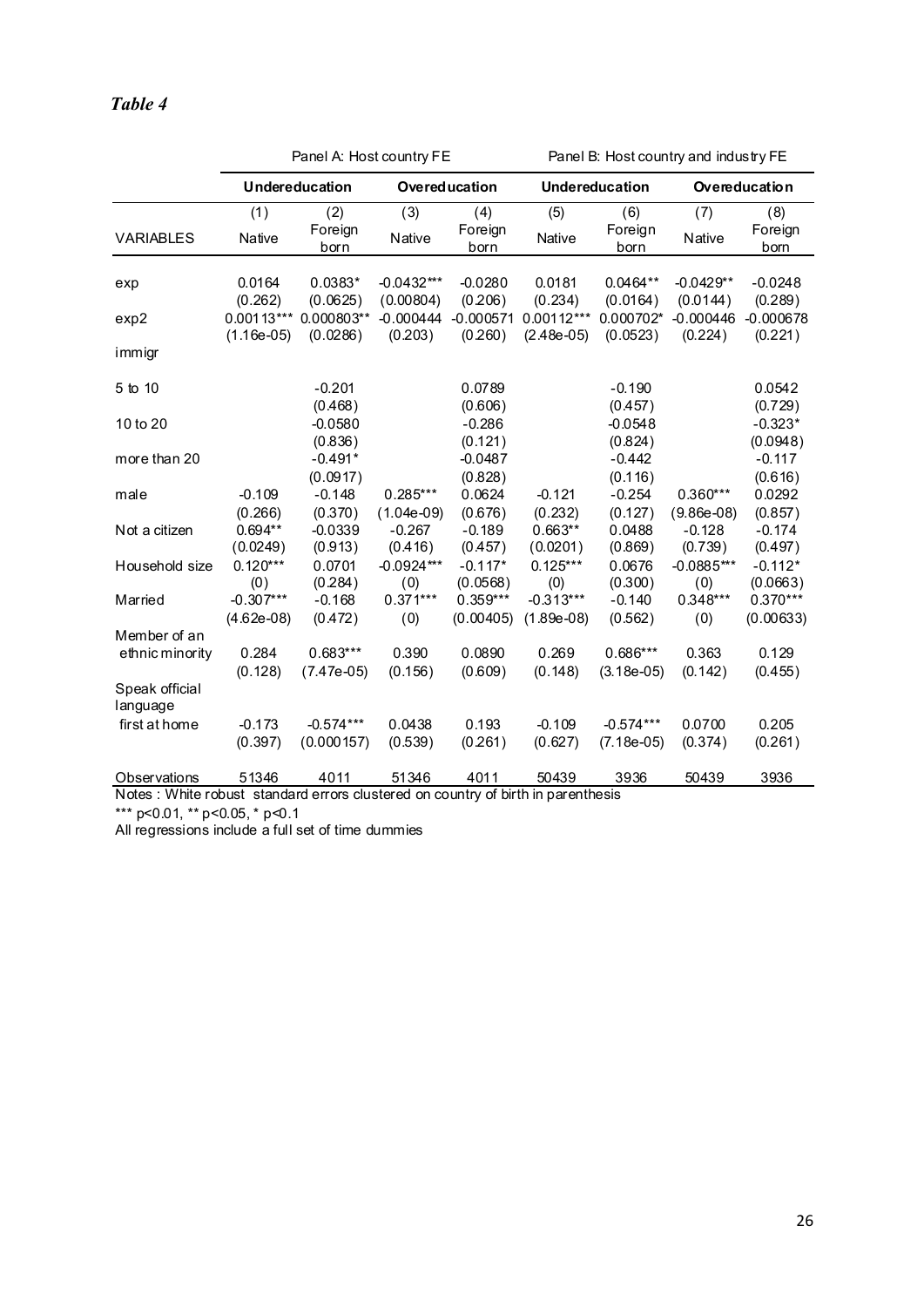|                                       | Odd ratio: undereducation          |                                |                                          |                                      |                            | Odd ratio: overeducation         |                                  |                                      |  |
|---------------------------------------|------------------------------------|--------------------------------|------------------------------------------|--------------------------------------|----------------------------|----------------------------------|----------------------------------|--------------------------------------|--|
|                                       |                                    | Host country and industry FE   |                                          | Col. $3 +$<br>country of<br>birth FE |                            | Host country and industry FE     |                                  | Col. $7 +$<br>country of<br>birth FE |  |
| <b>VARIABLES</b>                      | (1)<br><b>Natives</b>              | (2)<br>FB                      | (3)<br><b>FB</b>                         | (4)<br>FB                            | (5)<br><b>Natives</b>      | (6)<br><b>FB</b>                 | (7)<br><b>FB</b>                 | (8)<br>FB                            |  |
| exp                                   | 0.0181<br>(0.234)                  | $0.0753***$<br>(0.00372)       | 0.0762***<br>(0.00290)                   | 0.0762***<br>(0.00727)               | $-0.0429**$<br>(0.0144)    | $-0.0374$<br>(0.177)             | $-0.0381$<br>(0.169)             | $-0.0521*$<br>(0.0815)               |  |
| exp2                                  | $0.00112***$<br>$(2.48e-05)$       | 0.000701<br>(0.132)            | 0.000691<br>(0.134)                      | 0.000964*<br>(0.0782)                | $-0.000446$<br>(0.224)     | $-0.000409$<br>(0.516)           | $-0.000395$<br>(0.528)           | $-0.000345$<br>(0.595)               |  |
| 5 to 10                               |                                    | $-0.255$<br>(0.408)            | $-0.257$<br>(0.404)                      | $-0.393$<br>(0.238)                  |                            | 0.00177<br>(0.991)               | 0.00266<br>(0.987)               | $-0.0462$<br>(0.805)                 |  |
| 10 to 20                              |                                    | $-0.138$<br>(0.660)            | $-0.161$<br>(0.610)                      | $-0.500$<br>(0.185)                  |                            | $-0.0786$<br>(0.743)             | $-0.0722$<br>(0.763)             | $-0.0617$<br>(0.826)                 |  |
| more than 20                          |                                    | $-0.954***$<br>(0.00162)       | $-0.978***$<br>(0.00126)                 | $-1.227***$<br>(0.000440)            |                            | $-0.138$<br>(0.651)              | $-0.118$<br>(0.705)              | 0.00819<br>(0.983)                   |  |
| male                                  | $-0.121$<br>(0.232)                | $-0.363$<br>(0.154)            | $-0.398$<br>(0.121)                      | $-0.470$<br>(0.108)                  | $0.360***$<br>$(9.86e-08)$ | 0.139<br>(0.467)                 | 0.147<br>(0.441)                 | 0.0313<br>(0.888)                    |  |
| Not a citizen                         | $0.663**$<br>(0.0201)              | 0.475<br>(0.191)               | 0.516<br>(0.161)                         | $0.708**$<br>(0.0481)                | $-0.128$<br>(0.739)        | $-0.165$<br>(0.570)              | $-0.159$<br>(0.579)              | 0.00457<br>(0.988)                   |  |
| Household<br>size                     | $0.125***$                         | 0.0784                         | 0.0713                                   | 0.0668                               | $-0.0885***$               | $-0.105$                         | $-0.100$                         | $-0.0856$                            |  |
| Married                               | (0)<br>$-0.313***$<br>$(1.89e-08)$ | (0.176)<br>$-0.370$<br>(0.230) | (0.230)<br>$-0.375$<br>(0.223)           | (0.249)<br>$-0.494$<br>(0.139)       | (0)<br>$0.348***$<br>(0)   | (0.114)<br>$0.300**$<br>(0.0482) | (0.131)<br>$0.314**$<br>(0.0365) | (0.199)<br>$0.446**$<br>(0.0165)     |  |
| Mem. of an<br>ethnic                  |                                    |                                |                                          |                                      |                            |                                  |                                  |                                      |  |
| minority                              | 0.269                              | 0.373                          | 0.312                                    | $-0.0777$                            | 0.363                      | 0.151                            | 0.178                            | 0.184                                |  |
| Speak<br>official                     | (0.148)                            | (0.157)                        | (0.232)                                  | (0.784)                              | (0.142)                    | (0.468)                          | (0.387)                          | (0.452)                              |  |
| language                              | $-0.109$<br>(0.627)                | $-0.759***$                    | $-0.739***$<br>$(0.000933)$ $(0.000954)$ | $-0.630**$<br>(0.0157)               | 0.0700<br>(0.374)          | 0.299<br>(0.188)                 | 0.296<br>(0.182)                 | 0.151<br>(0.556)                     |  |
| common<br>language                    |                                    | $-0.196$<br>(0.478)            | $-0.120$<br>(0.647)                      | $-0.0612$<br>(0.850)                 |                            | $-0.0618$<br>(0.780)             | $-0.147$<br>(0.513)              | $-0.214$<br>(0.504)                  |  |
| Past colonny                          |                                    | $-0.343$<br>(0.282)            | $-0.224$<br>(0.479)                      | $-0.787**$<br>(0.0437)               |                            | 0.230<br>(0.374)                 | 0.260<br>(0.341)                 | $0.759**$<br>(0.0313)                |  |
| Distance                              |                                    | 0.0142<br>(0.671)              | 0.00408<br>(0.903)                       | $-0.148$<br>(0.479)                  |                            | $-0.0330$<br>(0.294)             | $-0.0328$<br>(0.298)             | $-0.176$<br>(0.323)                  |  |
| Network size                          |                                    | 2.675<br>(0.787)               |                                          |                                      |                            | $-19.63**$<br>(0.0455)           |                                  |                                      |  |
| Network size<br>among<br>High skilled |                                    |                                | 4.573                                    | 31.91**                              |                            |                                  | $-4.170$                         | 7.103                                |  |
| Low Skilled                           |                                    |                                | (0.787)<br>19.45*                        | (0.0139)<br>19.28*                   |                            |                                  | (0.766)<br>$-23.10$              | (0.508)<br>$-8.037$                  |  |
| Middle Skilled                        |                                    |                                | (0.0830)<br>$-46.92$                     | (0.0880)<br>$-48.89$                 |                            |                                  | (0.154)<br>14.71                 | (0.326)<br>$-12.01$                  |  |
| Observations                          | 50439                              | 3143                           | (0.133)<br>3143                          | (0.123)                              | 50439                      | 3143                             | (0.607)<br>3143                  | (0.662)<br>3143                      |  |

Notes : White robust standard errors clustered on country of birth in parenthesis

\*\*\* p<0.01, \*\* p<0.05, \* p<0.1

All regressions include a full set of time dummies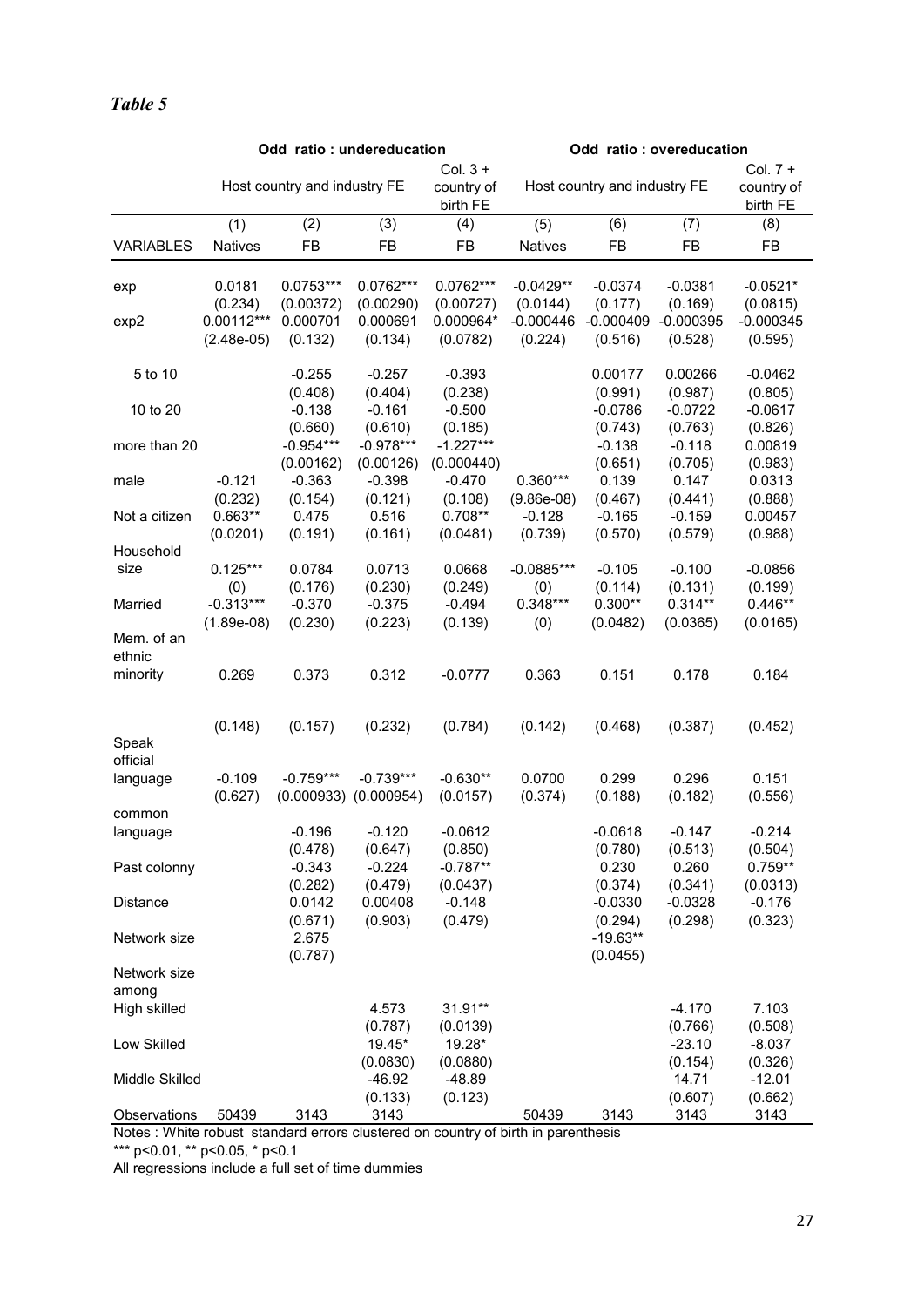#### **Table 6. Residence Country Effects Relevant for Immigrants and Native-Born**

|            |            | Under-education |             |            |            | Over-education |          |            |  |
|------------|------------|-----------------|-------------|------------|------------|----------------|----------|------------|--|
|            |            | Native-born     |             | Immigrants |            | Native-born    |          | Immigrants |  |
| Shadow     | $0.002***$ | (0.000)         | $-0.004***$ | (0.001)    | $0.001*$   | (0.000)        | 0.003    | (0.002)    |  |
| Gini       | $-0.001*$  | (0.000)         | $-0.001$    | (0.002)    | $-0.001*$  | (0.001)        | $-0.001$ | (0.003)    |  |
| Education  | $-0.003**$ | (0.001)         | $0.016***$  | (0.006)    | $-0.003**$ | (0.001)        | $-0.012$ | (0.009)    |  |
| EPL        | $0.008***$ | (0.003)         | $-0.024**$  | (0.010)    | $0.009***$ | (0.003)        | 0.019    | (0.016)    |  |
| Unempl     | $0.002***$ | (0.001)         | $-0.006**$  | (0.003)    | $0.002**$  | (0.001)        | 0.004    | (0.006)    |  |
| TU mmbship | 0.009      | (0.006)         | 0.025       | (0.027)    | $-0.021**$ | (0.008)        | $0.047*$ | (0.022)    |  |
| N obs      | 51304      |                 | 3577        |            | 51304      |                | 3577     |            |  |

*Each cell contains results from a separate regression, in which dependent variable is column heading, and independent variables are row heading. The full set of individual variables, year, sector, and occupation fixed effects is included in each regression. In addition, for immigrants, duration of stay, language, and citizenship variables, interacted with the immigration dummy, as well as a full set of dyadic effects is included.*

### *Table 7. Residence Country Effects Relevant for Immigrants*

|                                                                               | Under-education |                         | Over-education |            |         |
|-------------------------------------------------------------------------------|-----------------|-------------------------|----------------|------------|---------|
|                                                                               | Native-born     | Immigrants              | Native-born    | Immigrants |         |
|                                                                               |                 |                         |                |            |         |
| Eligibility<br>Labour Market                                                  |                 | $-0.001$ ***<br>(0.000) |                | 0.000      | (0.000) |
| Integration                                                                   |                 | $-0.001***$<br>(0.000)  |                | 0.001      | (0.000) |
| Labour Market Access                                                          |                 | $-0.001***$<br>(0.000)  |                | 0.001      | (0.001) |
| Antidiscrimination<br>First principal<br>component on all<br>migration policy |                 | $-0.001**$<br>(0.000)   |                | 0.000      | (0.001) |
| measures                                                                      |                 | $-0.007**$<br>(0.003)   |                | $0.010*$   | (0.005) |
| N obs                                                                         |                 | 3577                    |                | 3577       |         |

*Each cell contains results from a separate regression, in which dependent variable is column heading, and independent variables are row heading. The full set of individual variables, year, sector, and occupation fixed effects is included in each regression. In addition, for immigrants, duration of stay, language, and citizenship variables, interacted with the immigration dummy, as well as a full set of dyadic effects is included.*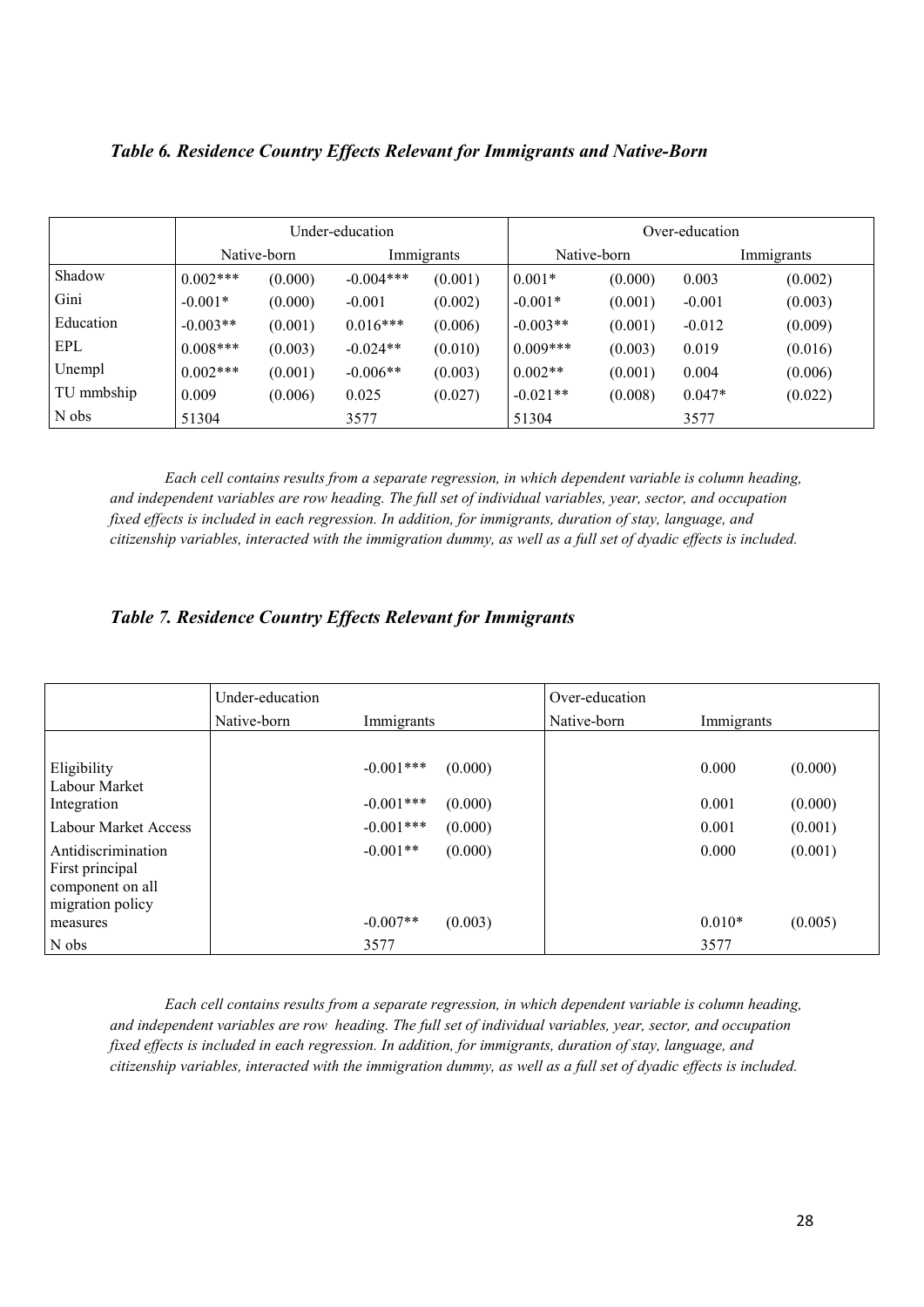| Table 8A. Residence Country Effects. Example of a First Stage Regression, Immigrants |  |  |  |  |  |
|--------------------------------------------------------------------------------------|--|--|--|--|--|
|--------------------------------------------------------------------------------------|--|--|--|--|--|

|                |                                  | Over-qualification |              | <b>Under-qualification</b> |
|----------------|----------------------------------|--------------------|--------------|----------------------------|
|                | Coefficients<br><b>St.Errors</b> |                    | Coefficients | <b>St.Errors</b>           |
| ВE             | 0.077                            | (0.313)            | $-0.164$     | (0.364)                    |
| CH.            | 0.31                             | (0.258)            | $-1.063**$   | (0.333)                    |
| DE             | $-0.376$                         | (0.283)            | $-0.201$     | (0.336)                    |
| DK             | 0.072                            | (0.352)            | $-0.237$     | (0.417)                    |
| ES             | $-0.010$                         | (0.328)            | $-1.553***$  | (0.445)                    |
| FI             | 0.175                            | (0.544)            | $-1.325***$  | (0.445)                    |
| <b>FR</b>      | 0.380                            | (0.319)            | $-0.412$     | (0.369)                    |
| <b>GB</b>      | 0.151                            | (0.308)            | $-0.421$     | (0.395)                    |
| <b>GR</b>      | 0.178                            | (0.324)            | $-1.642***$  | (0.417)                    |
| IE             | 0.186                            | (0.334)            | $-0.865**$   | (0.496)                    |
| LU             | 0.075                            | (0.279)            | $-0.674***$  | (0.337)                    |
| NL             | $-0.266$                         | (0.299)            | $-0.414$     | (0.365)                    |
| N <sub>O</sub> | 0.394                            | (0.295)            | $-0.909***$  | (0.402)                    |
| <b>PT</b>      | 1.296***                         | (0.346)            | $-1.829***$  | (0.570)                    |
| SE             | $0.609***$                       | (0.269)            | $-0.725***$  | (0.348)                    |
| Observations   | 4080                             |                    |              |                            |

*Estimation method: maximum-likelihood multinomial logit. Reported are coefficients on the log-odds scale. All equations include full set of socio-economic characteristics, country of origin migration decade-specific fixed effects and dyad effects (distance, common language, former colony, being the same country ever in the past). Standard errors are robust and clustered on dyads. Omitted country of residence fixed effect: Austria* 

*Table 8B. Residence Country Effects. Second Stage Regression Results* 

|                  | <b>Natives</b> | Immigrants | Under-education<br>Imm $\leq$ 20 | Imm<br>$20+$ | Imm<br><b>OECD</b> | Imm<br>non-<br><b>OECD</b> | <b>Natives</b> | Immigran<br>ts | Imm<br>$20$ | Over-education<br>Imm $20+$ | Imm<br><b>OECD</b> | Imm non-<br><b>OECD</b> |
|------------------|----------------|------------|----------------------------------|--------------|--------------------|----------------------------|----------------|----------------|-------------|-----------------------------|--------------------|-------------------------|
| Shadow           | 0.002          | $-0.031**$ | $-0.031**$                       | $-0.037$     | 0.015              | $-0.031*$                  | 0.002          | 0.009          | 0.020       | $-0.001$                    | 0.015              | 0.015                   |
|                  | (0.011)        | (0.016)    | (0.014)                          | (0.023)      | (0.014)            | (0.017)                    | (0.007)        | (0.013)        | (0.017)     | (0.013)                     | (0.015)            | (0.014)                 |
| Gini             | $-0.015**$     | $-0.026$   | $-0.017$                         | $-0.030$     | 0.013              | $-0.034*$                  | $0.009*$       | 0.014          | 0.023       | $-0.011$                    | 0.013              | 0.013                   |
|                  | (0.006)        | (0.019)    | (0.019)                          | (0.024)      | (0.020)            | (0.017)                    | (0.005)        | (0.019)        | (0.024)     | (0.020)                     | (0.020)            | (0.020)                 |
| Education        | 0.013          | $0.117**$  | $0.096**$                        | $0.131*$     | $-0.096*$          | $0.118**$                  | $-0.031*$      | $-0.081$       | $-0.121*$   | 0.004                       | $-0.096*$          | $-0.096*$               |
|                  | (0.036)        | (0.059)    | (0.048)                          | (0.071)      | (0.052)            | (0.048)                    | (0.017)        | (0.058)        | (0.068)     | (0.058)                     | (0.053)            | (0.053)                 |
| EPL              | 0.023          | $-0.192*$  | $-0.105$                         | $-0.213$     | 0.160              | $-0.165$                   | 0.038          | 0.082          | 0.144       | $-0.026$                    | 0.160              | 0.160                   |
|                  | (0.061)        | (0.105)    | (0.108)                          | (0.138)      | (0.109)            | (0.114)                    | (0.039)        | (0.102)        | (0.136)     | (0.119)                     | (0.107)            | (0.106)                 |
| Unempl           | 0.009          | $-0.023$   | $-0.016$                         | $-0.020$     | 0.010              | $-0.035$                   | $-0.004$       | $-0.003$       | 0.000       | 0.020                       | 0.010              | 0.010                   |
|                  | (0.015)        | (0.030)    | (0.030)                          | (0.045)      | (0.032)            | (0.031)                    | (0.011)        | (0.024)        | (0.029)     | (0.037)                     | (0.031)            | (0.031)                 |
| TU mmbship       | 0.161          | 0.286      | $-0.029$                         | 0.332        | 0.139              | 0.268                      | $-0.191**$     | 0.059          | 0.048       | 0.388                       | 0.139              | 0.139                   |
|                  | (0.142)        | (0.296)    | (0.338)                          | (0.362)      | (0.341)            | (0.290)                    | (0.094)        | (0.251)        | (0.330)     | (0.411)                     | (0.353)            | (0.343)                 |
| Eligibility      | $-0.001$       | $-0.004*$  | $-0.004$                         | $-0.005*$    | 0.002              | $-0.004**$                 | $-0.000$       | 0.003          | 0.003       | 0.001                       | 0.002              | 0.002                   |
|                  | (0.001)        | (0.002)    | (0.002)                          | (0.003)      | (0.003)            | (0.002)                    | (0.001)        | (0.002)        | (0.003)     | (0.002)                     | (0.003)            | (0.003)                 |
| LM Integration   | 0.000          | $-0.004*$  | $-0.003$                         | $-0.004$     | 0.001              | $-0.003$                   | $-0.000$       | 0.002          | 0.003       | $-0.002$                    | 0.001              | 0.001                   |
|                  | (0.001)        | (0.002)    | (0.002)                          | (0.003)      | (0.003)            | (0.002)                    | (0.001)        | (0.002)        | (0.002)     | (0.003)                     | (0.003)            | (0.003)                 |
| <b>LM</b> Access | 0.001          | $-0.008**$ | $-0.006$                         | $-0.009*$    | 0.003              | $-0.006$                   | $-0.001$       | $0.005*$       | 0.007       | 0.001                       | 0.003              | 0.003                   |
|                  | (0.002)        | (0.004)    | (0.004)                          | (0.005)      | (0.004)            | (0.004)                    | (0.002)        | (0.003)        | (0.004)     | (0.004)                     | (0.004)            | (0.004)                 |
| Antidiscr        | 0.001          | $-0.002$   | $-0.003$                         | 0.001        | $0.006*$           | $-0.004$                   | $-0.001$       | 0.005          | $0.007*$    | 0.005                       | $0.006*$           | $0.006*$                |
|                  | (0.002)        | (0.004)    | (0.004)                          | (0.005)      | (0.003)            | (0.004)                    | (0.001)        | (0.003)        | (0.004)     | (0.004)                     | (0.003)            | (0.003)                 |

*Dependent variable: coefficient vector of fixed effects from the first stage. Each cell represents a separate regression; where column heading indicates the subsample; and row heading indicates independent variable. Estimation method: OLS, with bootstrapped standard errors (5000 replications). Significant at: \*\*\*-1%, \*\*-5%*